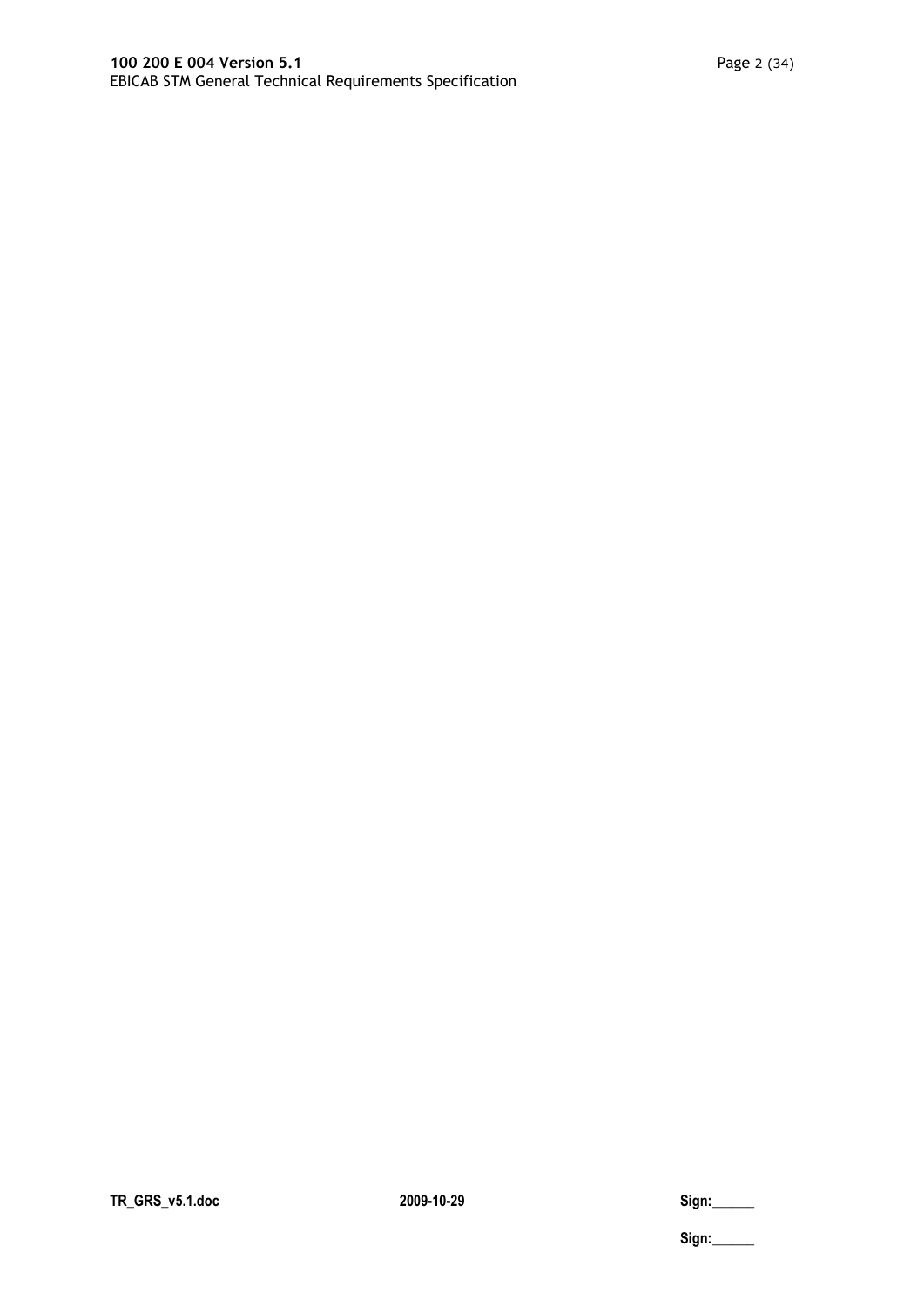# **Document Modification History**

| Version | Modification                                                                                      | Valid from | Prepared         | Approved    |
|---------|---------------------------------------------------------------------------------------------------|------------|------------------|-------------|
| 1.4     | For approval by RHK, JBV, BV                                                                      | 6.6.2002   | F Åhlander       | S-H Nilsson |
| 2.0     | Added info regarding radio I/F chapter 2.3                                                        | 20.6.2002  | F Åhlander       | S-H Nilsson |
| 2.1     | Clarification G 58, G34 and G35                                                                   | 15.4.2003  | J Öhrström       | S-H Nilsson |
| 3.0     | Changes according to STM National,<br>new I/F F                                                   |            | U.Svensson       |             |
| 4.0     | I/F C deleted, recorder info changed                                                              |            | U.Svensson       |             |
| 4.1     | <b>Final corrections</b>                                                                          | 15.2.2007  | U.Svensson       | F. Åhlander |
| 4.2     | "STM Delta-GRS-List ver A" is introduced                                                          |            | K.Hallberg       |             |
| 5.0     | Update of national requirements                                                                   | 26.6.2009  | S Wallin         |             |
| 5.1     | Updated or new national requirements:<br>G64, G57A, G57B.<br>Improved format of text and headers. | 29.10.2009 | <b>B</b> Bryntse |             |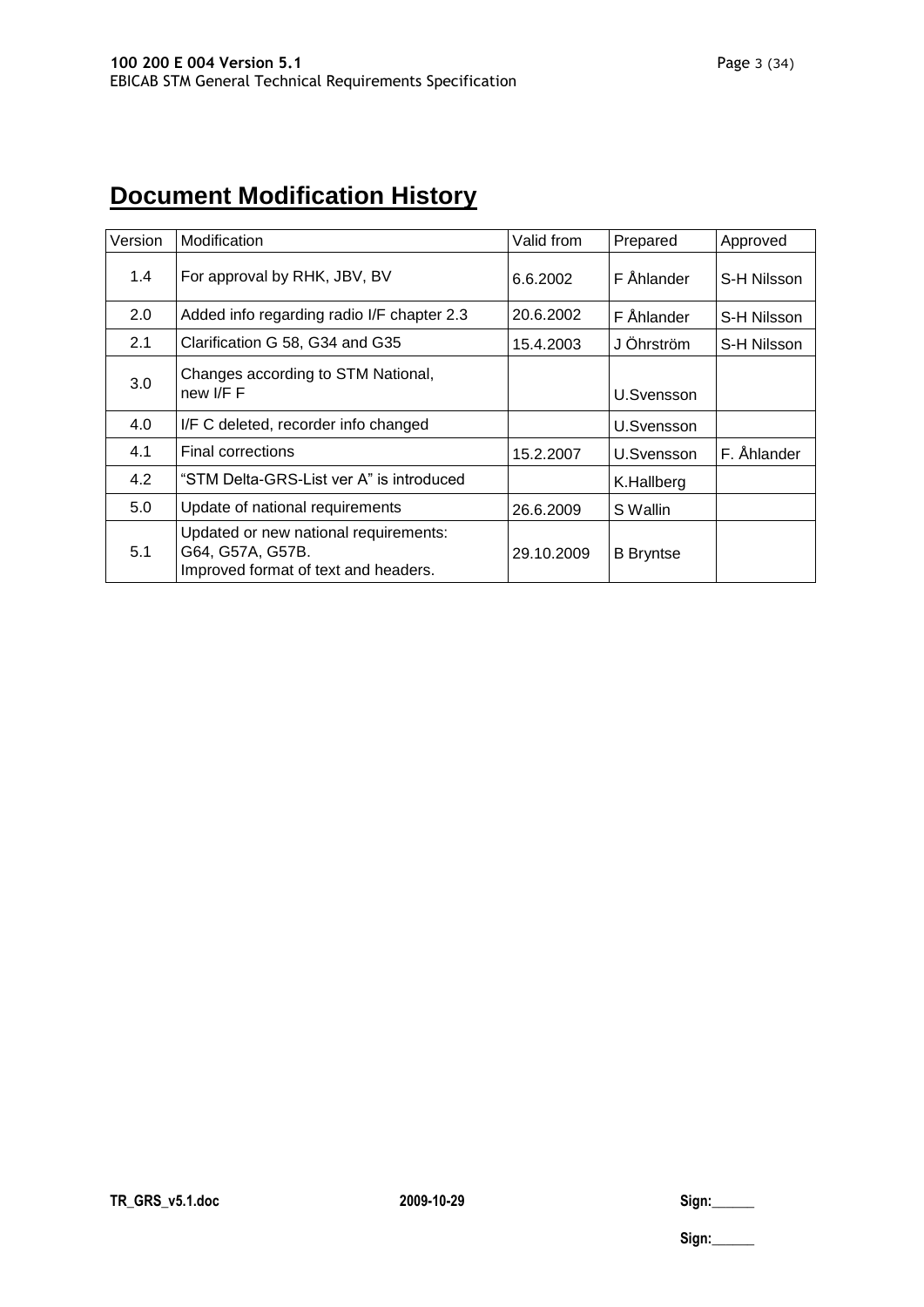## **List of contents**

| 1              |            |    |
|----------------|------------|----|
|                | 1.1        |    |
|                | 1.2        |    |
|                | 1.3        |    |
|                |            |    |
| $\overline{2}$ |            |    |
|                | 2.1        |    |
|                | 2.2        |    |
|                | 2.2.1      |    |
|                | 2.2.2      |    |
|                | 2.2.3      |    |
|                | 2.2.4      |    |
|                | 2.2.5      |    |
|                | 2.3        |    |
|                | 2.4        |    |
|                | 2.5        |    |
|                | 2.6        |    |
|                | 2.7        |    |
|                |            |    |
| 3              |            |    |
|                | 3.1        |    |
|                | 3.1.1      |    |
|                | 3.1.2      |    |
|                | 3.1.3      |    |
|                | 3.1.4      |    |
|                | 3.1.5      |    |
|                | 3.1.6      |    |
|                | 3.1.7      |    |
|                | 3.1.7.1    |    |
|                | 3.1.7.2    |    |
|                | 3.1.7.3    |    |
|                | 3.1.7.4    |    |
|                | 3.1.8      |    |
|                | 3.2        |    |
|                | 3.2.1      |    |
|                | 3.3        |    |
|                |            |    |
| 4              |            |    |
|                |            |    |
| 5              |            |    |
|                |            |    |
| 6              |            |    |
|                | 6.1        |    |
|                | 6.2        |    |
|                | 6.2.1      |    |
|                | 6.2.2      |    |
|                | 6.3        |    |
|                |            |    |
| 7              |            | 34 |
|                |            |    |
|                | 7.1<br>7.2 |    |
|                |            |    |

Sign: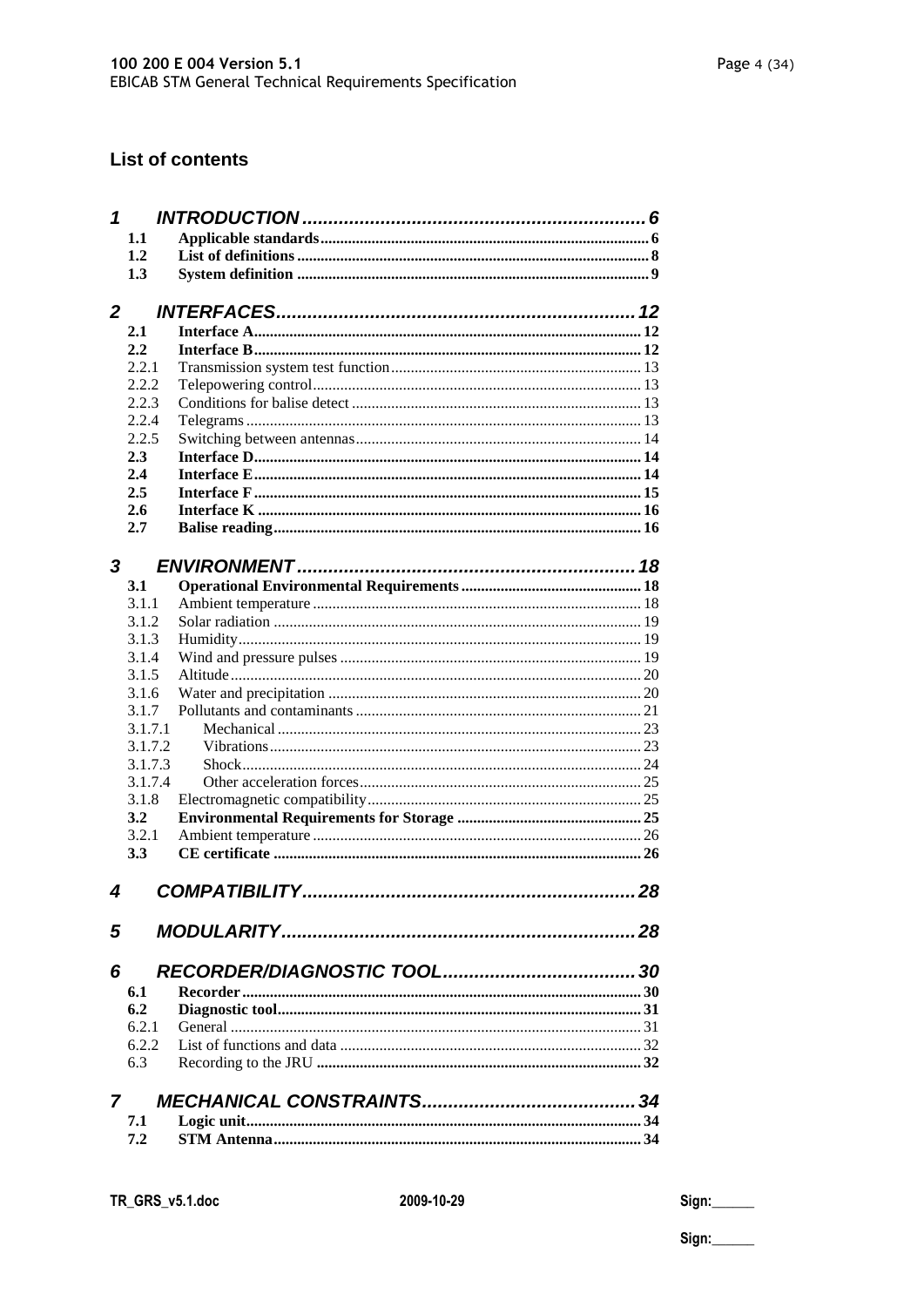|--|--|--|

## **Tables**

| TABLE 7 MECHANICAL VIBRATIONS FOR TRAINBORNE EQUIPMENT 24 |  |
|-----------------------------------------------------------|--|
|                                                           |  |
|                                                           |  |
|                                                           |  |
|                                                           |  |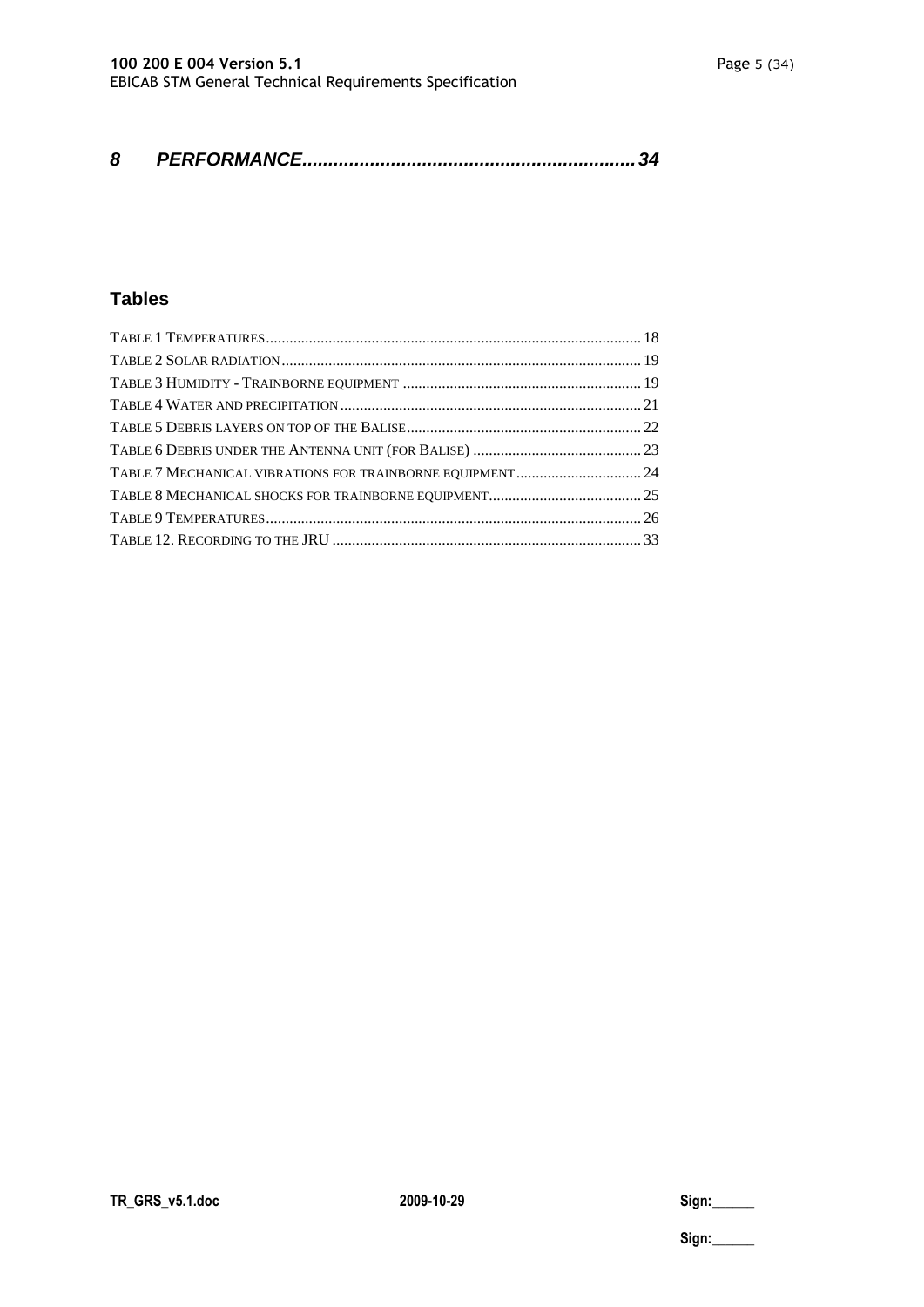## **1 INTRODUCTION**

This document specifies the general technical requirements for the Specific Transmission Module, STM. A majority of the listed requirements will form the basis for the development of a generic product (GP) that will be used for STM applications in Norway, Sweden and Finland i.e EBICAB700 and EBICAB900.

EBICAB700 is the common definition used for the ATP system in Norway and Sweden, ATC-2. This definition is used in the TSI for Control/Command (EG directive 96/48) and covers balises and other ATC-2 products from both existing suppliers.

EBICAB900 is the definition used for the ATP system in Finland, ATP-VR. This definition will be used in the TSI for Control/Command (EG directive 2001/16) and covers balises and other ATP-VR products from both existing suppliers.

In this document, mandatory national requirements are designated G*nn*, while additional requirements are designated A*nn*.

## **1.1 Applicable standards**

**G1** The STM and development of the STM shall comply with the standards listed below. If the standards are not consistent with the Basis for Tender, the Basis for Tender overrides the standard.

| <b>BVF 814.1</b> | Miljöbaskrav vid upphandling av tjänster och varor (Basic<br>environmental requirements at tenders of services and products) |
|------------------|------------------------------------------------------------------------------------------------------------------------------|
|                  |                                                                                                                              |

|                      | UNISIG ERTMS ETCS System Requirement Specification for ERTMS/ETCS, |
|----------------------|--------------------------------------------------------------------|
| Class1 specification | EURORADIO and STM                                                  |
|                      |                                                                    |

| EN 50121 | Railway applications – Electromagnetic compatibility, 2000-12-01                                |
|----------|-------------------------------------------------------------------------------------------------|
| EN 50125 | Railway applications – Environmental conditions for equipment,<br>1999-10-29                    |
| EN 50155 | Railway applications - Electronic equipment used on rolling stock,<br>2001-11-30                |
| EN 50238 | Railway Applications – Compatibility between rolling stock and train<br>detection systems, 2003 |

**TR\_GRS\_v5.1.doc 2009-10-29 Sign:\_\_\_\_\_\_**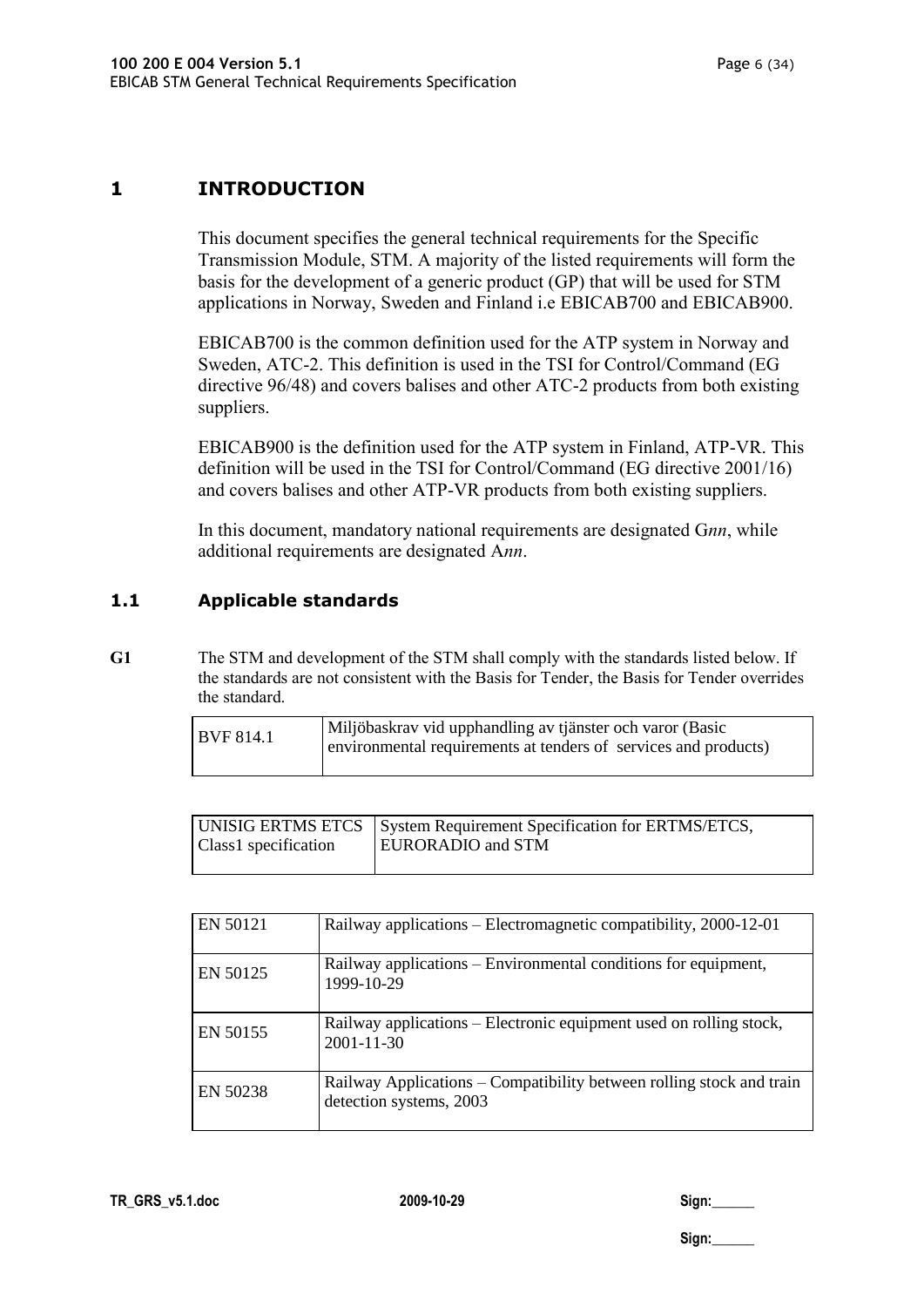| NUP-T <sub>2</sub> | Community of Nordic Railways (CNR), Specification for Electronic<br>Equipment used on Rolling Stock, edition 09.09.1996 |
|--------------------|-------------------------------------------------------------------------------------------------------------------------|
|--------------------|-------------------------------------------------------------------------------------------------------------------------|

| <b>SS-EN 50126</b> | Railway applications - Specification and demonstration of Reliability,<br>Availability, Maintainability and Safety (RAMS)          |
|--------------------|------------------------------------------------------------------------------------------------------------------------------------|
| <b>SS-EN 50128</b> | Railway applications – Communications, signalling and processing<br>systems - Software for railway control and protection systems. |
| <b>SS-EN 50129</b> | Railway applications – Safety related electronic systems for signalling.                                                           |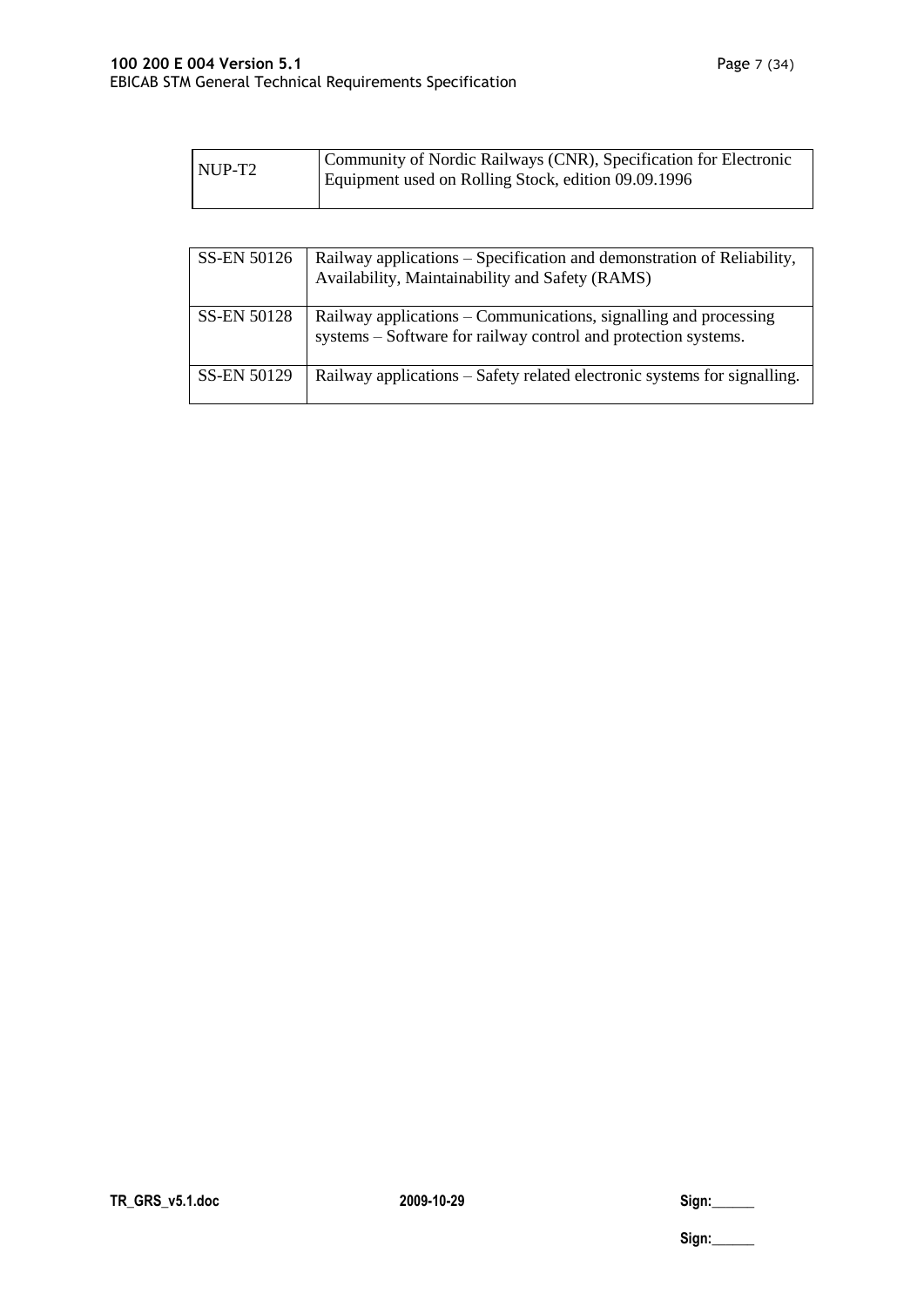## **1.2 List of definitions**

| <b>Expression</b>                                                                                      | <b>Explanation</b>                                                                                                                                                                   |
|--------------------------------------------------------------------------------------------------------|--------------------------------------------------------------------------------------------------------------------------------------------------------------------------------------|
| Antenna                                                                                                | The vehicle antenna, which is used for reading passed balises.<br>Mounted on the underside of the engine.                                                                            |
|                                                                                                        | Automatic Train Control, automatic speed supervision. Two<br>main parts:                                                                                                             |
| <b>ATC</b>                                                                                             | The onboard equipment, with both ETCS and STM units.<br>□                                                                                                                            |
|                                                                                                        | The track equipped mainly by ATC-2/ATP-VR balises, but<br>$\Box$<br>Eurobalises can also be used.                                                                                    |
| A common name of the track and train equipment that is<br>ATC equipment<br>included in the ATC system. |                                                                                                                                                                                      |
| <b>Balise</b>                                                                                          | A transponder that is placed between the rails. When<br>requested, it transmits information to passing trains.                                                                       |
| <b>ERTMS</b>                                                                                           | European Rail Traffic Management System.                                                                                                                                             |
| <b>ETCS</b>                                                                                            | European Train Control System.                                                                                                                                                       |
| <b>EVC</b>                                                                                             | European Vital Computer.                                                                                                                                                             |
| <b>FRS</b>                                                                                             | <b>Functional Requirements Specification</b>                                                                                                                                         |
| H(8, 4)                                                                                                | Hamming code 8, 4.                                                                                                                                                                   |
| H(16, 11)                                                                                              | Hamming code 16, 11.                                                                                                                                                                 |
| $\Gamma$                                                                                               | Interface.                                                                                                                                                                           |
| M(8, 4)                                                                                                | Modified Hamming code 8, 4.                                                                                                                                                          |
| M(16, 11)                                                                                              | Modified Hamming code 16, 11.                                                                                                                                                        |
| <b>STM</b>                                                                                             | Specific Transmission Module.                                                                                                                                                        |
| <b>STM SRS</b>                                                                                         | STM System Requirements Specification.                                                                                                                                               |
| Synchronisation                                                                                        | Method to identify the beginning and end of message in a<br>serial data flow.                                                                                                        |
| Telegram                                                                                               | A message, received by the onboard equipment. The telegram<br>is surrounded by synchronisation words (EBICAB700) or<br>features an embedded synchronization sequence<br>(EBICAB900). |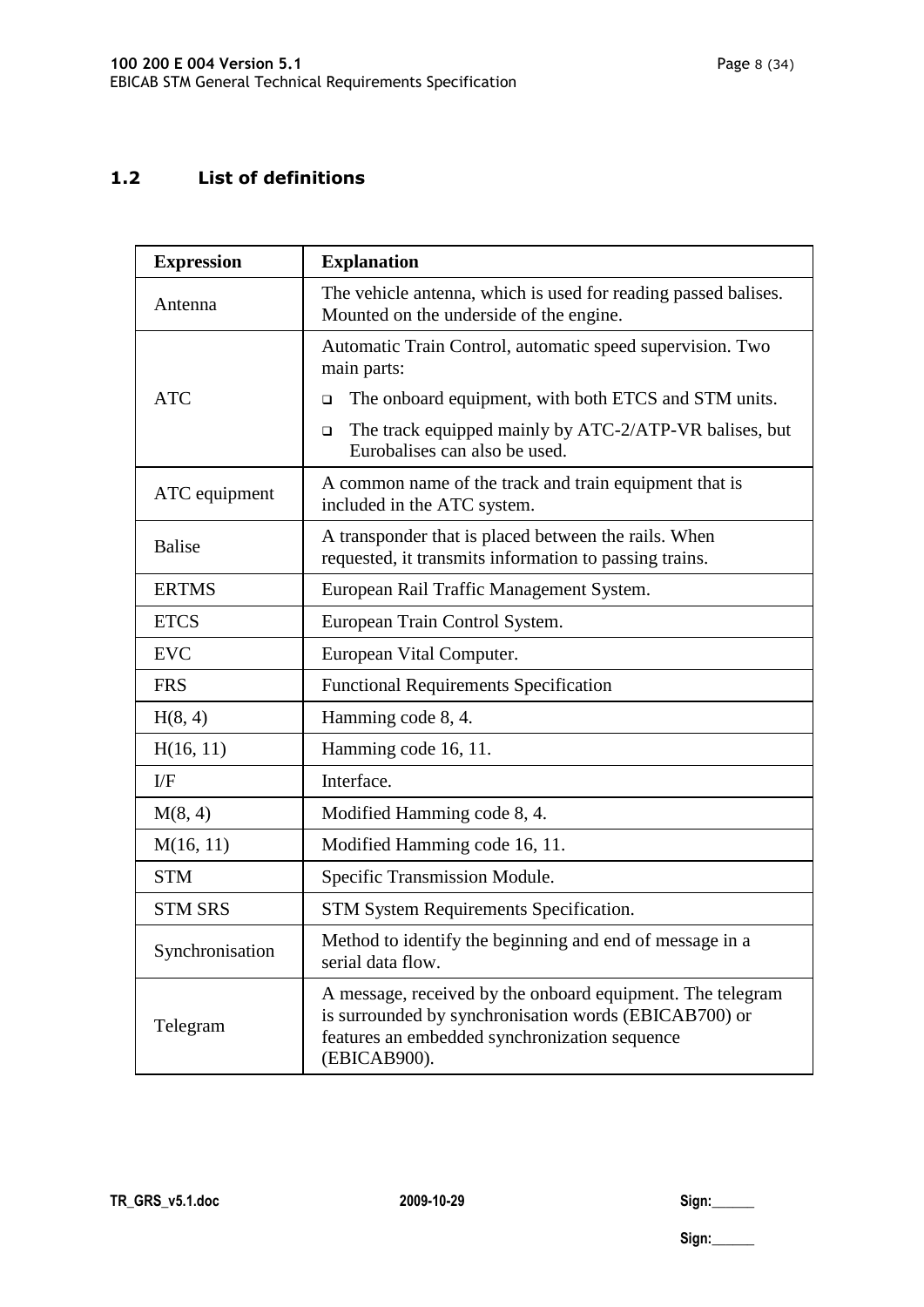## **1.3 System definition**

The Specific Transmission Module, STM, is an on-board constituent fully defined by its functionality, interfaces and performance. The basic functionality of the STM is specified as a list of requirements in the Functional Requirements Specification (FRS). All other technical requirements, including specifications of interfaces and performance requirements are listed in this document.

The following figure defines the STM system borders:



Figure 1: STM System borders and interfaces

The STM includes two internal parts defined as Logic unit and Antenna.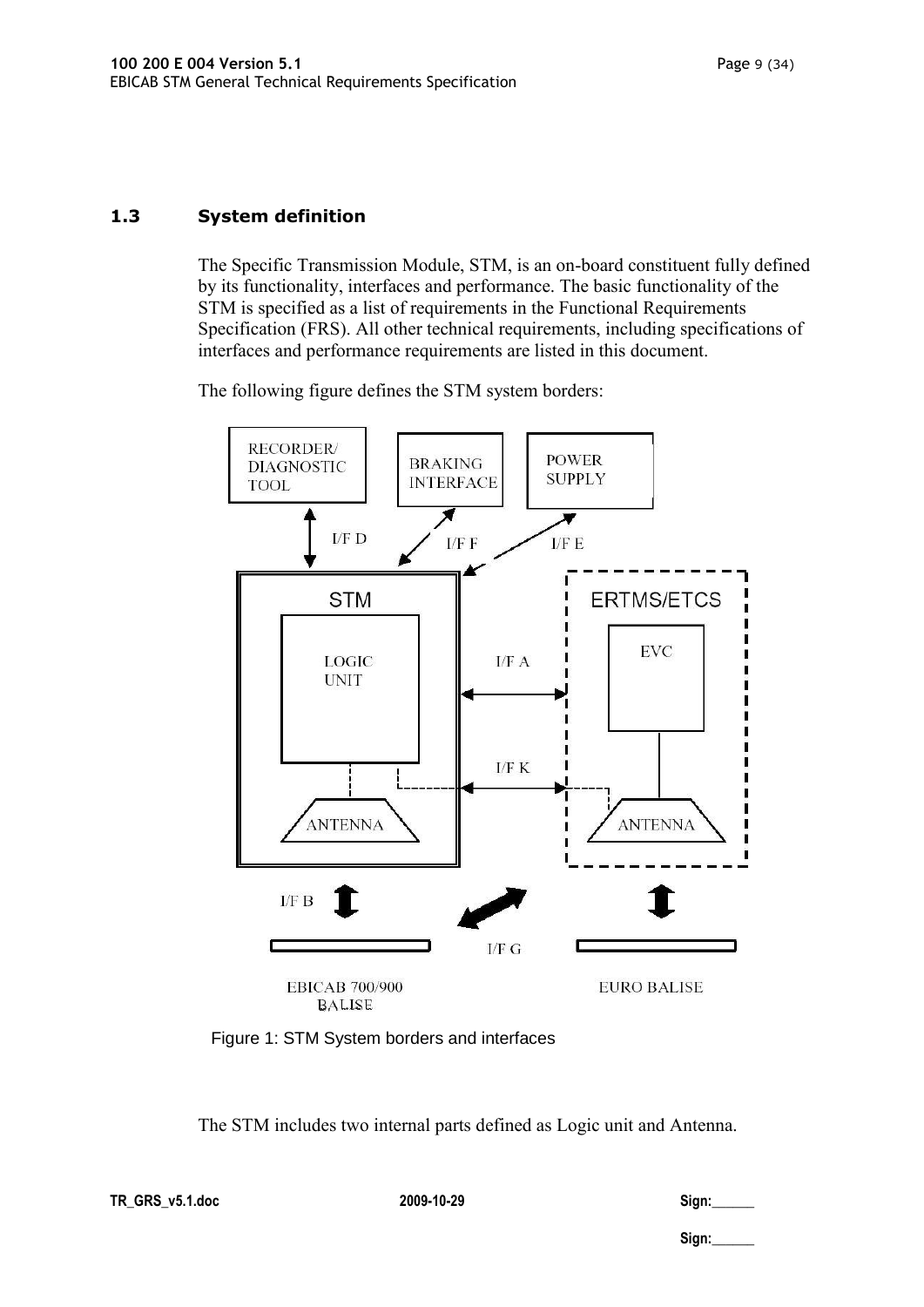The STM includes the following interfaces:

- Interface A FFFIS I/F between the STM and ERTMS/ETCS kernel and/or DMI
- Interface  $B FFFIS$  I/F between the STM and EBICAB 700/900 Balises
- Interface D FFFIS I/F between the STM and a recorder or a diagnostic tool
- Interface  $E FFFIS$  I/F between the STM and the power supply
- Interface F- FFFIS I/F between the STM and the braking system
- $\bullet$  Interface K FFFIS I/F between the STM and a combined ATC/ETCS Antenna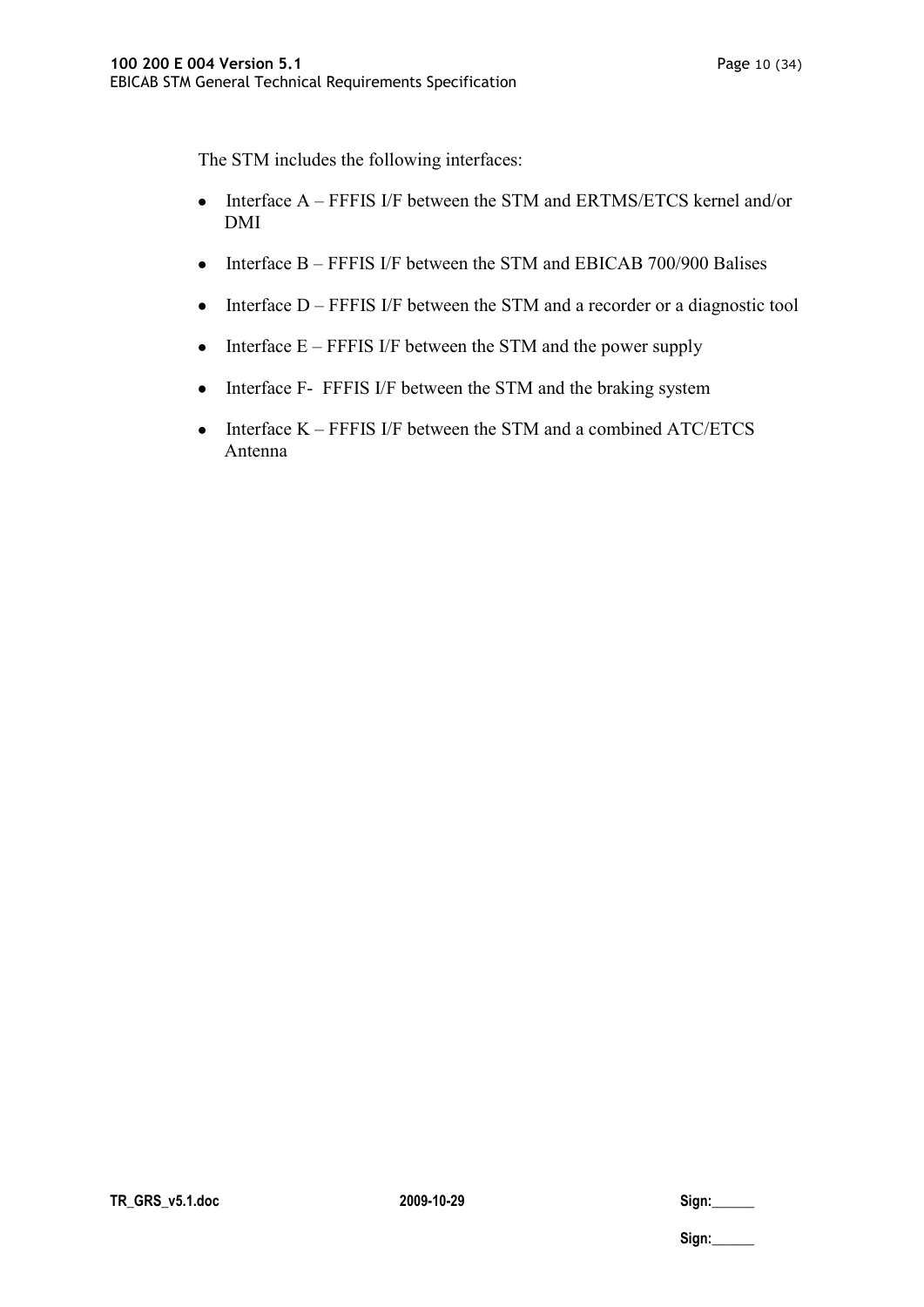(blank)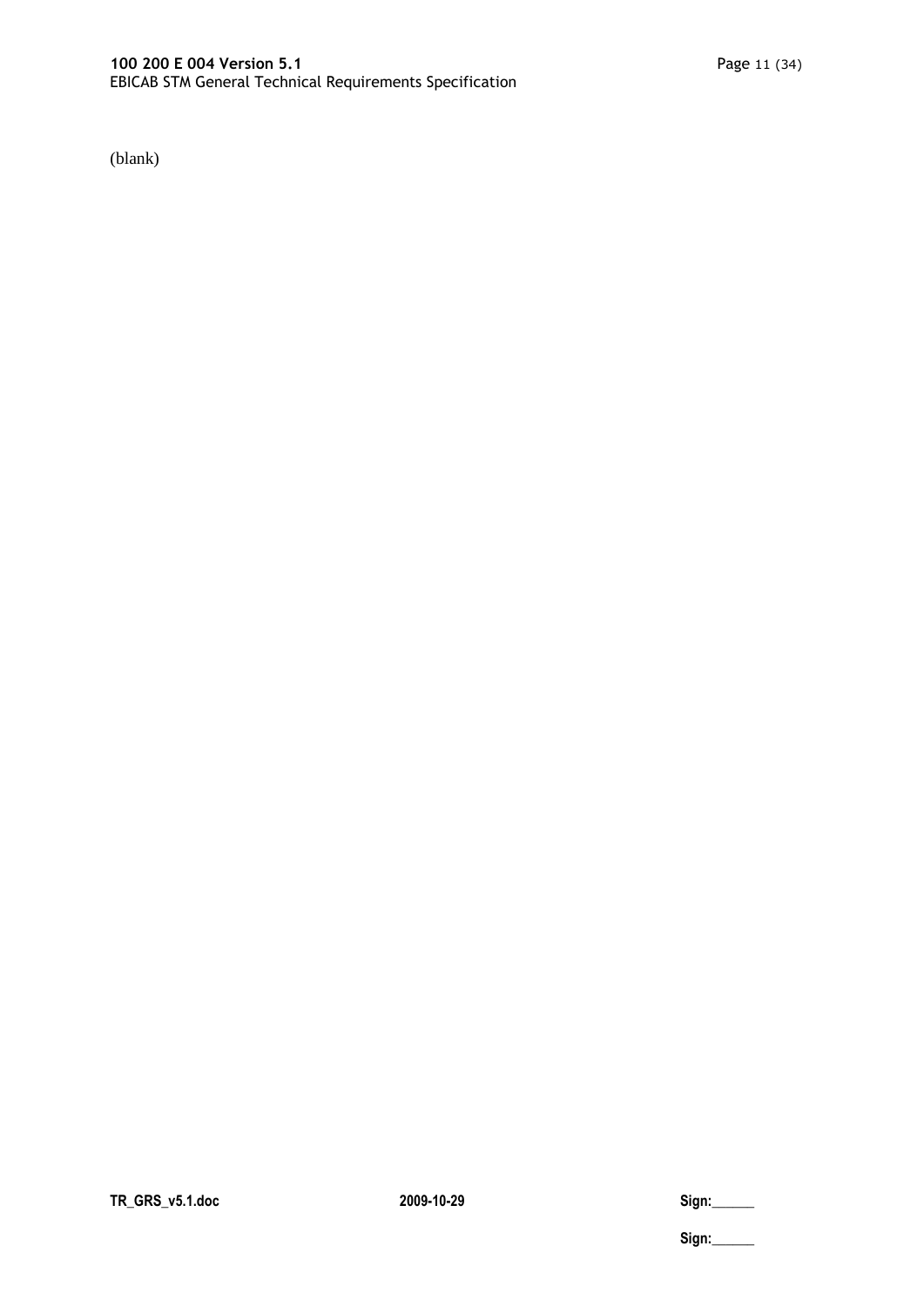## **2 INTERFACES**

## **2.1 Interface A**

Interface A is defined as the basic communication interface between the STM and the ERTMS/ETCS kernel and/or DMI. Depending on the physical arrangement of the STM, requirement G2A *or* G2B shall be fulfilled.

- **G2** The STM shall include an Interface A based on the following subsets of the UNISIG ERTMS/ETCS Class 1 specification.
	- SUBSET–026-v2.2.2 (ERTMS/ETCS SRS)
	- $\bullet$  SUBSET-035-v2.1.1 (STM FFFIS)
	- $\bullet$  SUBSET-056-v2.2.0 (Safe time layer)
	- $\bullet$  SUBSET–057-v2.2.0 (Safe link layer)
	- SUBSET–058-v2.1.1 (Application layer)
	- SUBSET-059-v2.1.1 (STM Performance requirements)
- **A2** *Alternative:* For an internal STM (the STM is integrated in the ETCS hardware) the communication hardware may be omitted and the protocol may be adapted to the actual system structure.

The functionality as seen from a user standpoint must still fulfill the following subsets:

- SUBSET–026-v2.2.2 (ERTMS/ETCS SRS)
- SUBSET–035-v2.1.1 (STM FFFIS), except for chapter 14 (Profibus)
- SUBSET-059-v2.1.1 (STM Performance requirements)

#### **2.2 Interface B**

Interface B is defined as the airgap interface between the STM and EBICAB 700/900 balises.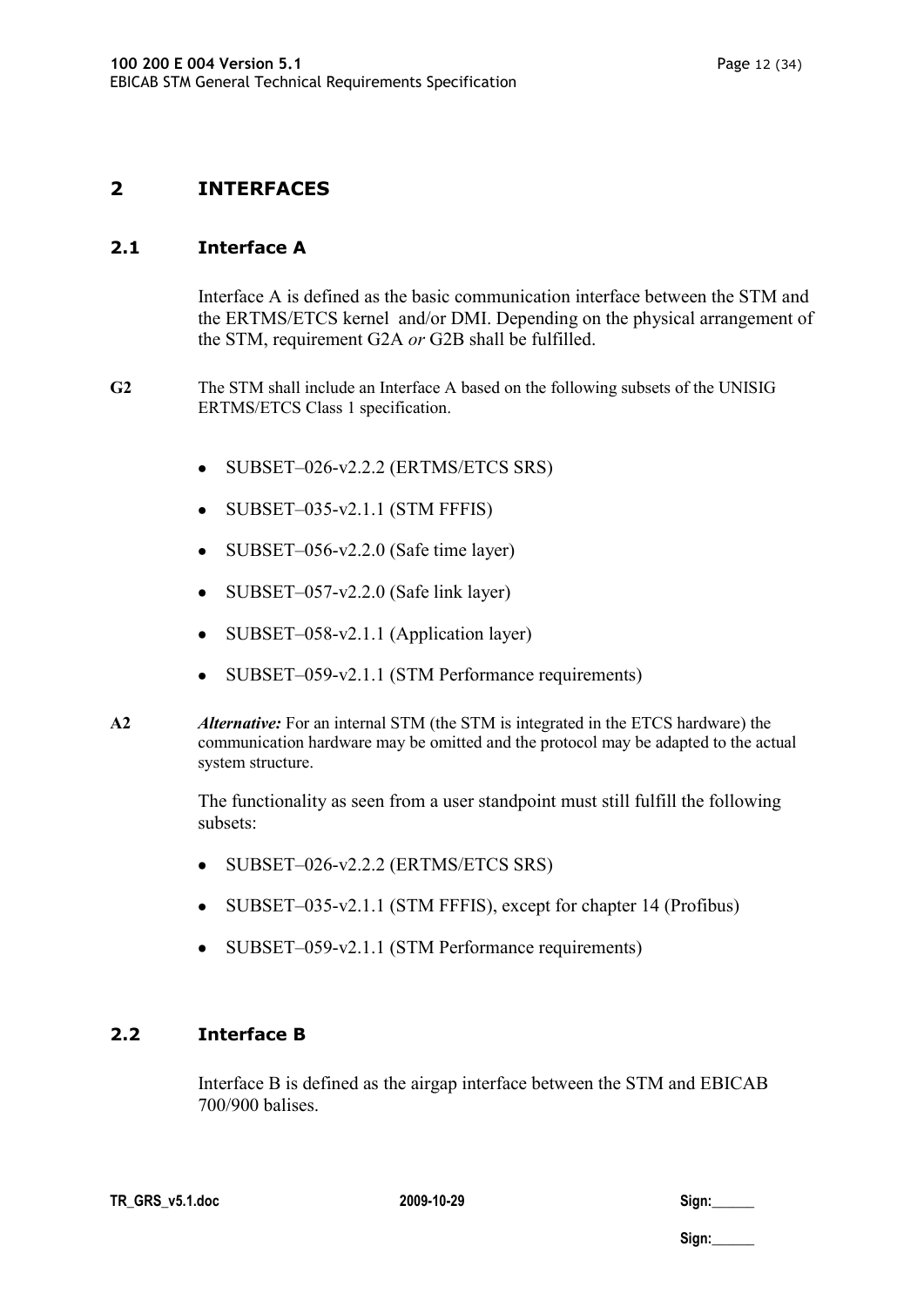The airgap specification for interface G (UNISIG SUBSET 100 - Interface 'G' Specification, issue 1.0.1) can be applied also to interface B.

**A3** The STM shall include an interface B according to subset 100, alternative see below. The interface shall be designed for full compatibility with all existing balise types in the track systems of JBV/BV.

> Alternative: A transmission system that is approved for usage with ATC-2 can be accepted even if its specification should deviate from Subset 100.

#### **2.2.1 Transmission system test function**

The purpose of the test function is to ensure that the transmission system is able to detect balises. In case of transmission system deficiencies, the system shall immediately revert to a safe behaviour, either braking or giving an alarm. This is described in the FRS.

#### **2.2.2 Telepowering control**

- **A4** The 27 MHz transmitter of the transmission system shall be turned off (while the train is stationary and when the onboard system is switched off).
- A<sub>5</sub> The transmitter shall be activated when the onboard system is activated, and at least one of the following conditions apply:

| The direction controller is in Forward or Reverse, or the controller has been in any<br>of these positions during the last 10 seconds. |
|----------------------------------------------------------------------------------------------------------------------------------------|
| 2. The vehicle is moving, or has been moving during the last 10 seconds                                                                |
| The antenna is standing over a balise                                                                                                  |

#### **2.2.3 Conditions for balise detect**

The basis for safe operation of any ATC system is the safe detection of all balises. The detection scheme (24-bit Swedish/Norwegian) is described in the FRS.

#### **2.2.4 Telegrams**

Telegram content and synchronisation is described in the FRS.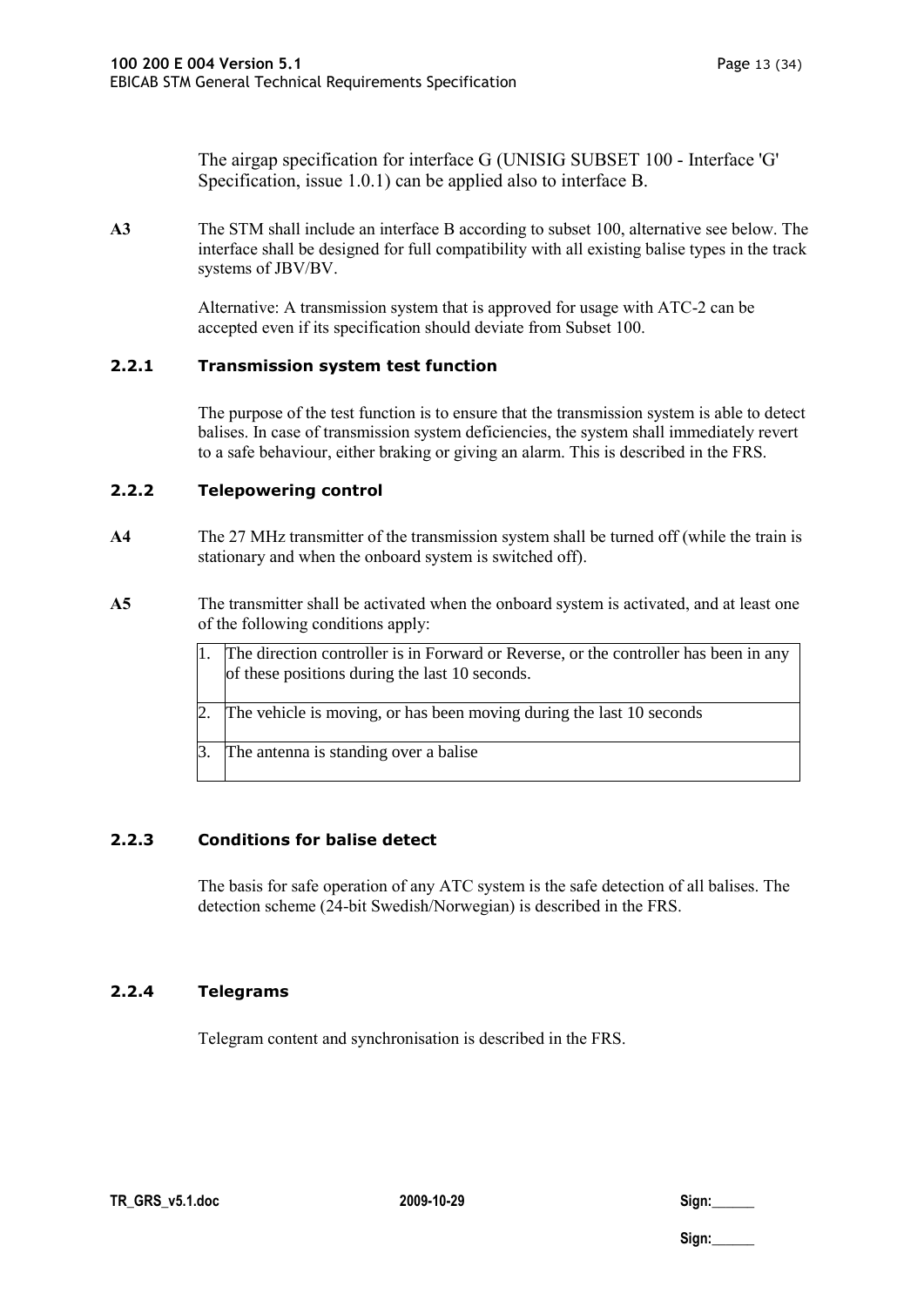#### **2.2.5 Switching between antennas**

The maximum allowed distance between the antenna in use and the first axle shall be 6.4 meters, otherwise problems can occur with signals going to a stop aspect before the balises have been read. If this distance cannot be kept with a single antenna, the transmission system must be switched between two antennas, placed within the allowed limit.

In vehicles with two antennas, the transmission system shall select antenna according to which cab is active. The forward antenna shall always be used.

#### **2.3 Interface D**

Interface D is defined as the interface between the STM and a recorder or a diagnostic tool.

- **A6** The STM shall include an interface D. The interface shall be designed according to the following requirement:
	- The physical and electrical interface shall make it possible to connect  $\bullet$ the STM to a COM port or a USB port of a standard PC.

This requirement does not by itself imply that a recorder function is mandatory.

## **2.4 Interface E**

Interface E is defined as the interface between the STM and the power supply. For an internal STM (integrated in the ETCS hardware), interface E is not applicable.

**G7** An external STM shall include an interface E.

The interface E shall fulfill the following requirements:

**G8** The STM equipment shall be powered from the battery of the vehicle.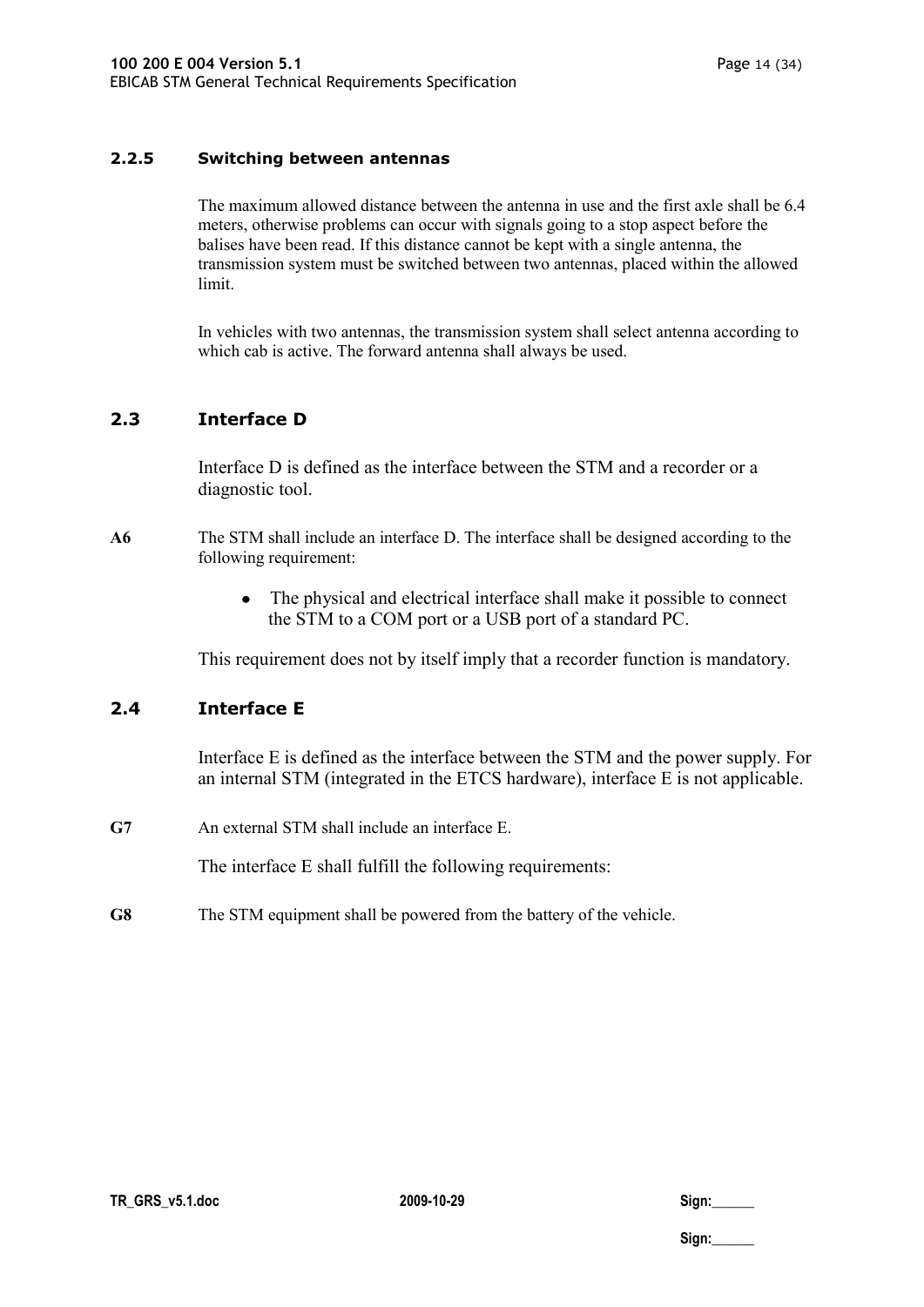**G9** The STM shall be fully operable at any of the following battery voltages on the vehicle.

| <b>Nominal</b>   | Variation                        |
|------------------|----------------------------------|
| 24V              | According to EN<br>50155         |
| 48V              |                                  |
| 60V              | Interruption class<br>S2 (10 ms) |
|                  |                                  |
| 72V              |                                  |
| 110 <sub>V</sub> |                                  |

**G10** The equipment shall function adequately with a non-earthed DC supply and with an earth fault which could possibly occur on either side of the two battery poles.

## **2.5 Interface F**

Interface F is defined as the interface between the STM and the braking system.

**G62** The STM shall have access to a feedback from the braking system. This is necessary to fulfill the braking curve requirements stated in the FRS. The feedback may be physically included in interface F, but as an alternative the STM may use other sources for pressure feedback,

as long as it provides the same function.

- **G63** Reserve
- **G64.50a A** safe direct emergency brake connection shall be implemented on-board in the following case:
	- a) The response time from the combined systems STM and ETCS  $> 0.5$  s, where
		- The response time is counted from the event (received balise or other  $\bullet$ information) that is required to activate the emergency brake, until the emergency brake relay contact is opened.
	- b) Reserve.

*Note:* This means that the STM has to be able to give an emergency brake order either through both interfaces A and F, or only through interface A, depending on whether interface F is implemented or not.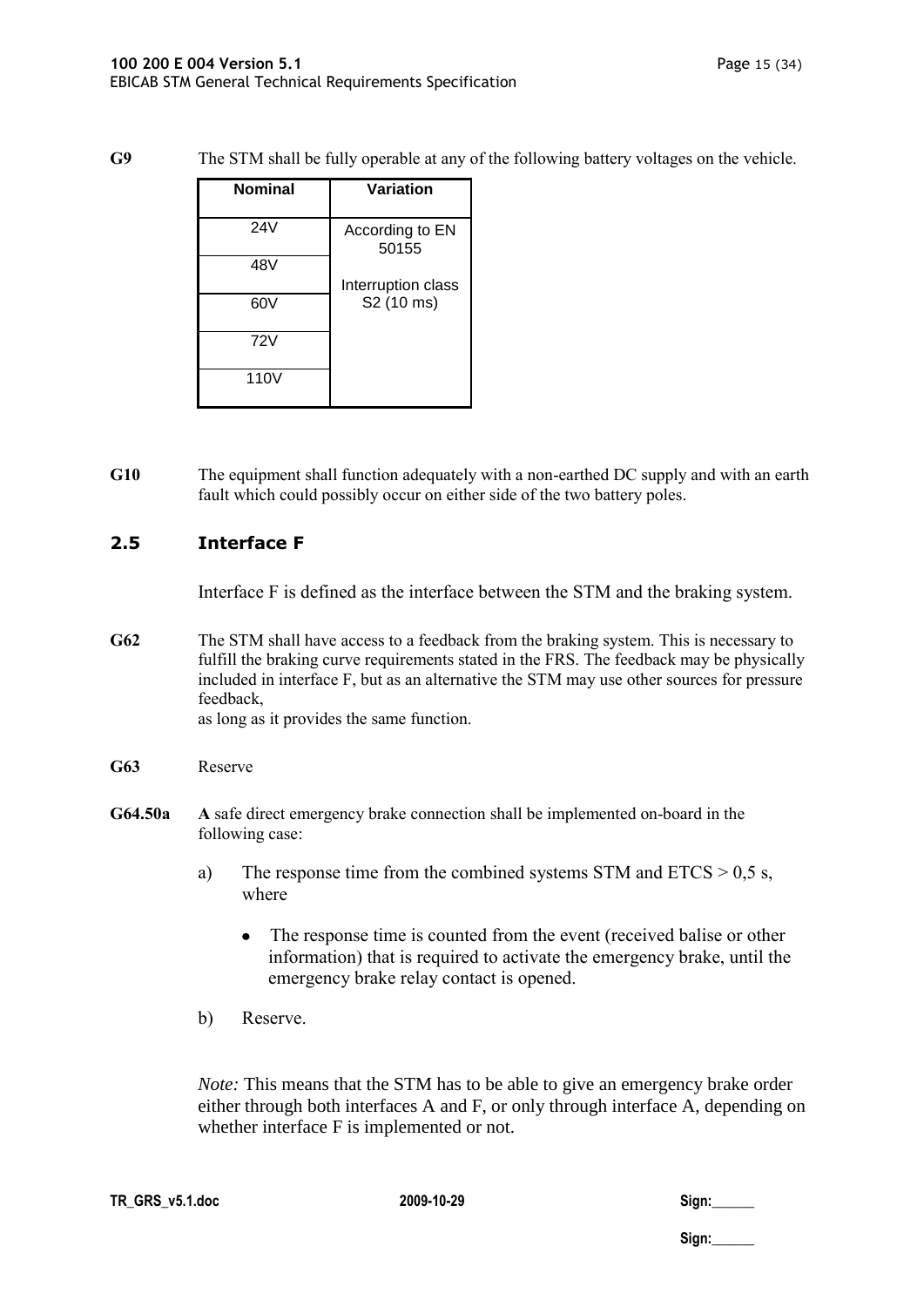**A65** It shall be possible to choose by the time of installation whether the safe connection to the emergency brake shall be implemented or not.

## **2.6 Interface K**

Interface K is defined as the interface between the STM and the ERTMS/ETCS transmission system. Interface K is mandatory for the use of a combined ATC/ETCS antenna.

**A11** The STM shall include an interface K according to subset 101. For an internal STM, other interfaces can be accepted.

> *Note:* Even if interface K is not a national requirement, it is strongly recommended that it is included in all external STM:s.

#### **2.7 Balise reading**

- **G12** The STM shall provide a means for reading ATC-2 balises, either via interface B or interface K.
- **G13** Reserved.
- **G14** Reserved..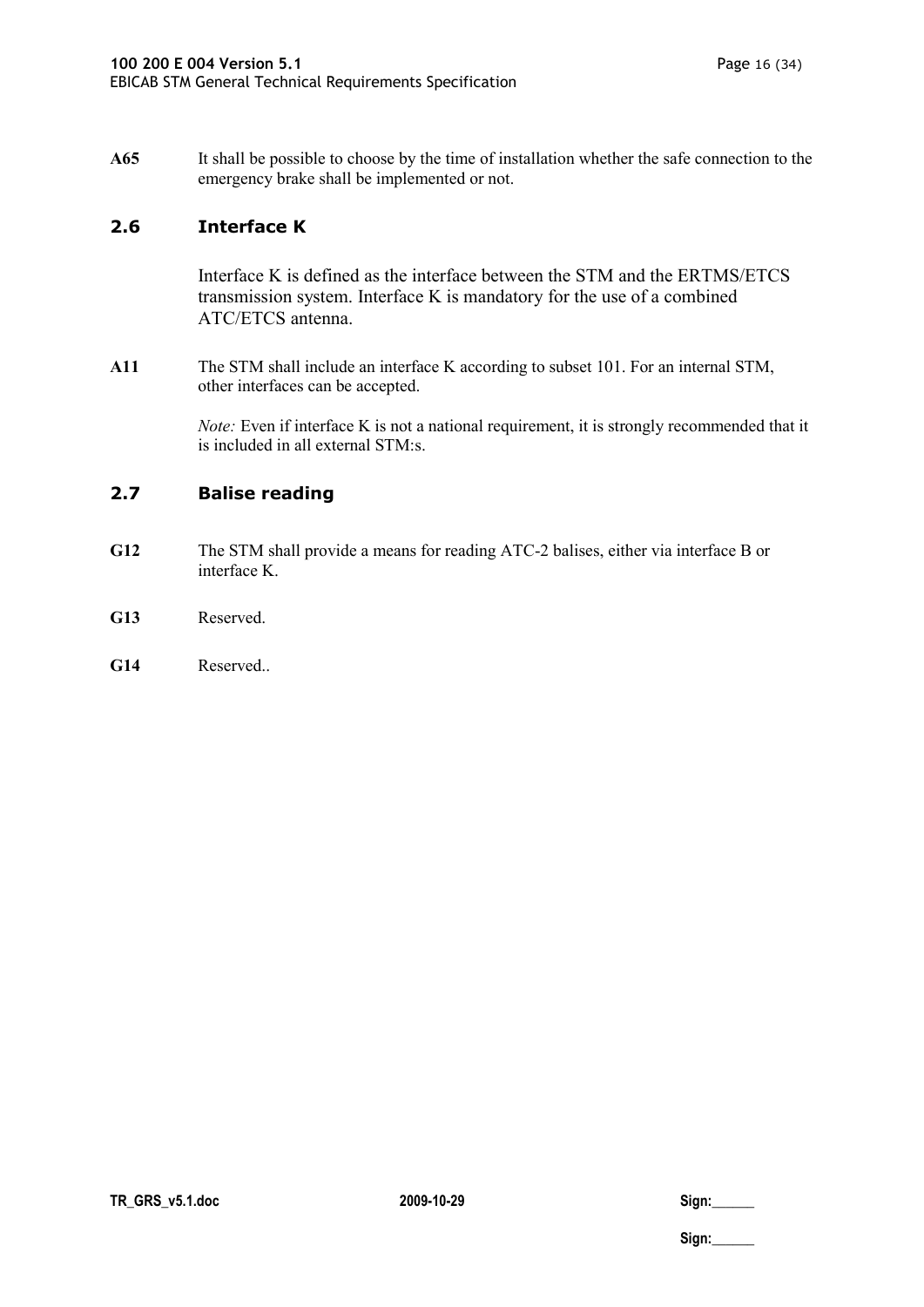(blank)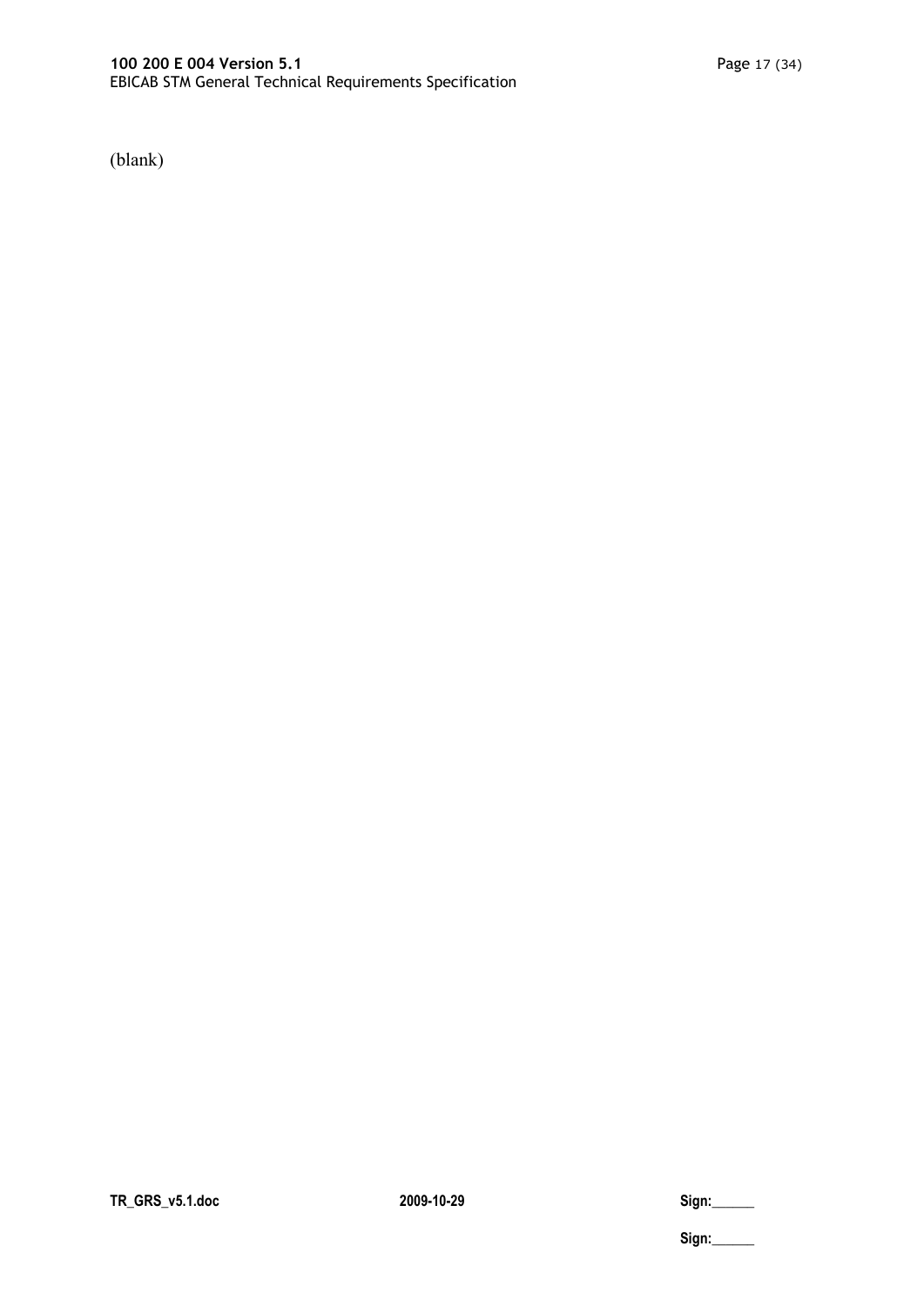## **3 ENVIRONMENT**

This section specifies the environmental requirements on the STM equipment. Requirements are specified below for:

- $\bullet$ ambient temperature
- solar radiation  $\bullet$
- humidity  $\bullet$
- wind and pressure pulses  $\bullet$
- altitude  $\bullet$
- water and precipitation
- pollutants and contaminants  $\bullet$
- mechanical
- electromagnetic compatibility  $\bullet$

## **3.1 Operational Environmental Requirements**

- **G15** The equipment shall have full functionality within the requirements specified below. Full functionality of STM means that no malfunction may arise as a cause of any combination of environmental conditions within the specified requirements.
- **G16** If STM is exposed to environmental conditions outside specified requirements, malfunctions that may occur shall not affect the overall safety of the STM.

#### **3.1.1 Ambient temperature**

**G17** Temperature requirements that shall be fulfilled by the STM are specified in the table 1.

| <b>INSTALLATION</b><br><b>LOCATION</b> | <b>Ambient temperature</b> |
|----------------------------------------|----------------------------|
| <b>Train (Outdoor)</b>                 | $-40$ to $+70$             |
| <b>Train (Indoor)</b>                  | $-25$ to $+70$             |

**Table 1 Temperatures**

|--|--|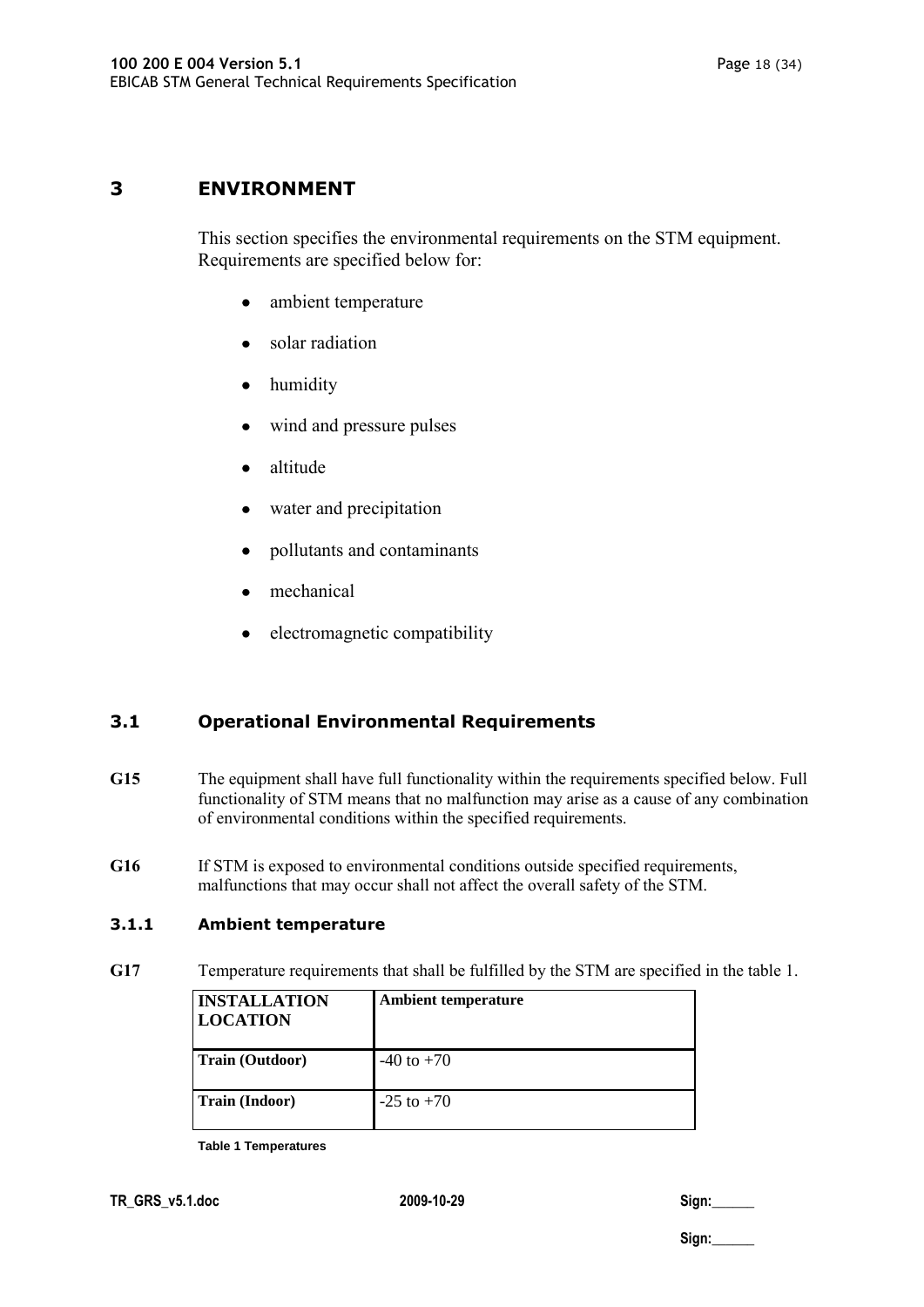#### **3.1.2 Solar radiation**

**G18** Requirements for exposure of solar radiation that shall be fulfilled by the STM are specified in the table 2.

| <b>INSTALLATION</b><br><b>LOCATION</b> | <b>Solar radiation</b>  |
|----------------------------------------|-------------------------|
| <b>Train (Outdoor)</b>                 | $1120$ W/m <sup>2</sup> |
| <b>Train (Indoor)</b>                  |                         |
| Engine Room                            | 700 $W/m^2$             |
| <b>Equipment Room</b>                  | $700$ W/m <sup>2</sup>  |
| Drivers Cab                            | 1120 $W/m^2$            |
| Coach                                  | $700$ W/m <sup>2</sup>  |

**Table 2 Solar radiation**

#### **3.1.3 Humidity**

**G19** Requirements for external humidity levels that shall be fulfilled by the STM are specified in the table 3.

| <b>Duration</b>                         | <b>Limit Value</b>            |
|-----------------------------------------|-------------------------------|
| Yearly average                          | 10-75% Relative Humidity      |
| On 30 days in the year,<br>continuously | 10-95% Relative Humidity      |
| On the other days, occasionally         | $30g/m3$ occurring in tunnels |

**Table 3 Humidity - Trainborne equipment**

#### **3.1.4 Wind and pressure pulses**

Requirements for wind and pressure pulses are specified in this chapter.

**G20** Exposure of permanent crosswinds of 35m/s and exceptional gusts of 50 m/s and duration of 1 second per gust shall not affect the equipment that are placed on the outside of the

**TR\_GRS\_v5.1.doc 2009-10-29 Sign:\_\_\_\_\_\_**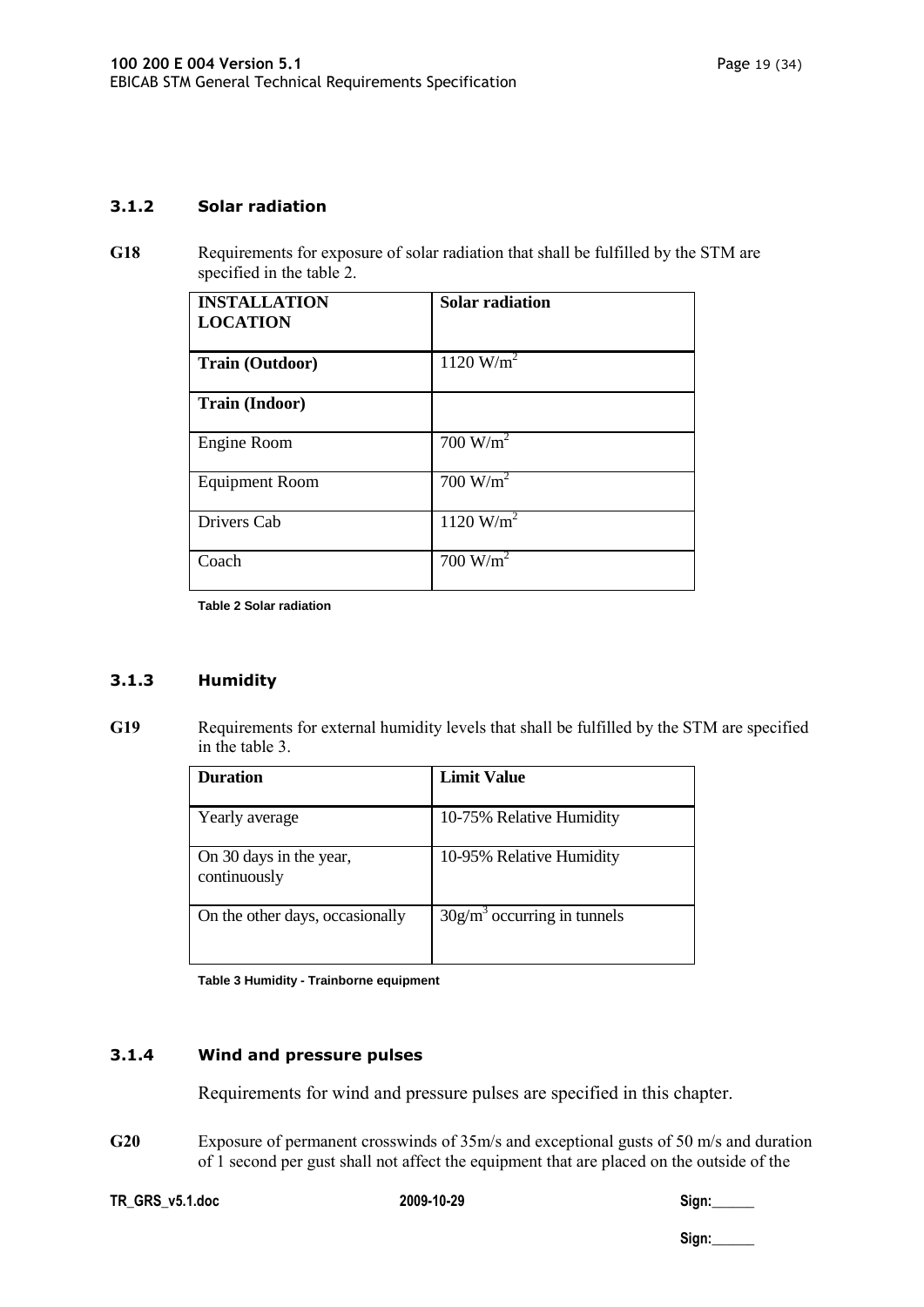vehicle. For gusts longer than 1 second the equipment performance may be affected but without permanent damage.

**G21** Exposure of pressure pulses caused by trains passing in tunnels shall not affect the equipment. Particular local air pressure conditions may exist due to the effects of trains running through a tunnel. However, as a minimum, all equipment shall function correctly when subjected to the following severity of pressure pulse:

 $\Delta P = \pm 5$  kPa

The associated rate of change of pressure is:

 $\Delta P/\Delta t = 1$  kPa/s

#### **3.1.5 Altitude**

Altitude requirements are specified in this chapter.

**G22** The equipment shall not be affected at altitudes between -120m (below sea level) and 2000m (above sea level), which corresponds to an air pressure range of approximately 101.3 kPa to 79.5 kPa.

#### **3.1.6 Water and precipitation**

Water and precipitation requirements are specified in this chapter.

- **G23** The equipment shall not be affected when subjected to all forms of precipitation. In this respect, considerations shall be given to (but not limited to) the following:
	- The effects of snow, ice and hail penetrating equipment housings.
	- De-icing with high temperature steam, water or pressure air.
	- The effects of snow melting and freezing again.
	- Hailstones of a maximum diameter of 15mm.
	- Light dew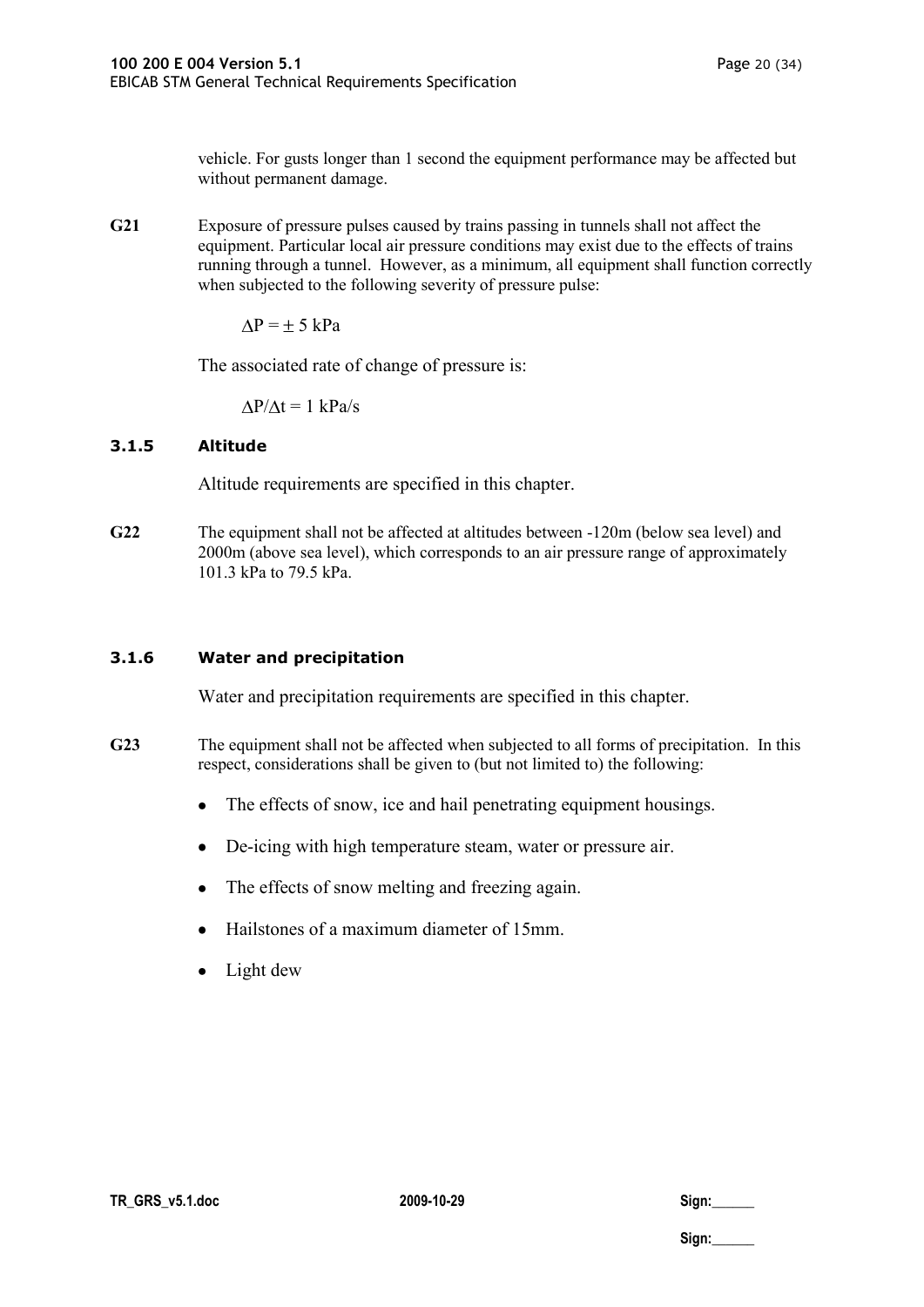**G24** The equipment shall not be affected when subjected to the severities of water and precipitation specified in Table 4.

| <b>INSTALLATION</b><br><b>LOCATION</b> | Precipitation<br>(mm/min) | Water from sources other<br>than rain $(m/s)$ |
|----------------------------------------|---------------------------|-----------------------------------------------|
| <b>Train (Outdoor)</b>                 | 15                        | 3                                             |
| <b>Train (Indoor)</b>                  |                           |                                               |
| Engine Room                            | N/A                       | 0.3                                           |
| <b>Equipment Room</b>                  | N/A                       | 0.3                                           |
| Drivers Cab                            | N/A                       | N/A                                           |

**Table 4 Water and precipitation\***

#### **3.1.7 Pollutants and contaminants**

Pollutants and contaminants requirements are specified in this chapter.

- **G25** The equipment shall not be affected when being exposed to following chemical pollution in the environment:
	- Sulphur dioxide:  $0.3 \text{ mg/m}^3$  $\bullet$
	- Hydrogen sulphide:  $0.1 \text{ mg/m}^3$
	- Chlorine:  $0.01$  mg/m<sup>3</sup>
	- Nitrogen dioxidxe:  $0.1 \text{ mg/m}^3$
	- Ozone:  $0.05$  mg/m<sup>3</sup>

l \* NOTES

N/A denotes that the classification is not applicable for this installation location.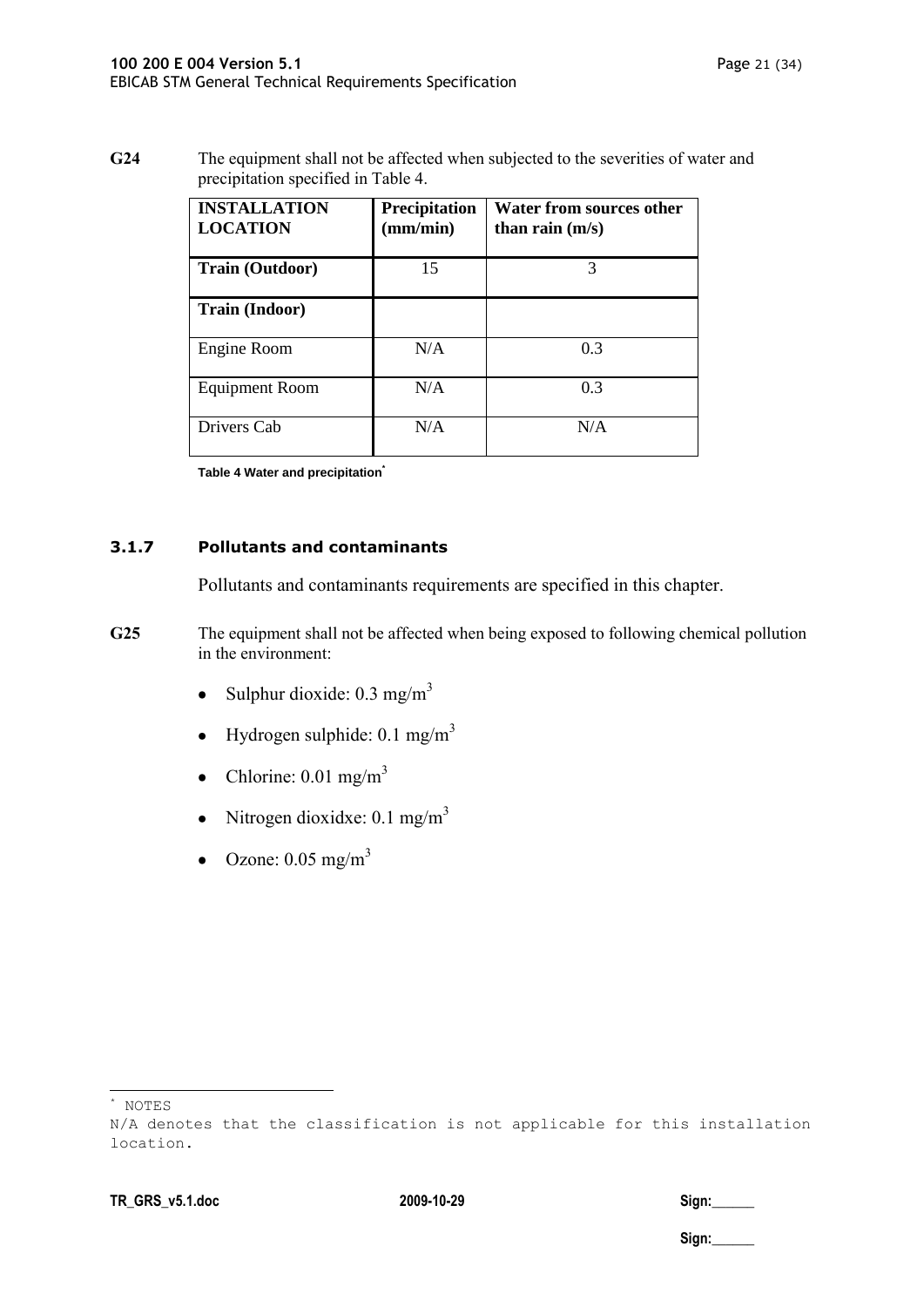**G26** The equipment shall not be affected with the debris layers on the balise and under the antenna unit specified by the table 5 and 6

| <b>Material</b>        | <b>Description</b>                      | Layer [mm]      |
|------------------------|-----------------------------------------|-----------------|
| Water                  | Clear                                   | 100             |
|                        | 0.1 % NaCl (weight)                     | 100             |
| Snow                   | Fresh, 0°C                              | $300^*$         |
|                        | Wet, 20 % water                         | $300^*$         |
| Ice                    | Non porous                              | 100             |
| <b>Ballast</b>         | Stone                                   | 100             |
| Sand                   | Dry                                     | 20              |
|                        | Wet                                     | 20              |
| Mud                    | Without salt water                      | $\overline{50}$ |
|                        | With salt water, 0.5 % NaCl<br>(weight) | 10              |
| Iron Ore               | Taconite                                | 20              |
|                        | Magnetite                               | 10              |
| Iron dust <sup>†</sup> | <b>Braking</b> dust                     | 10              |
| Coal dust              | 8 % sulphur                             | 10              |
| Oil and<br>Grease      |                                         | 50              |

**Table 5 Debris layers on top of the Balise** 

l \* 300 mm or up to the bottom of the Antenna unit.

<sup>†</sup> A non-conductive mixture of grease and iron oxide which is normally encountered in Railway environment.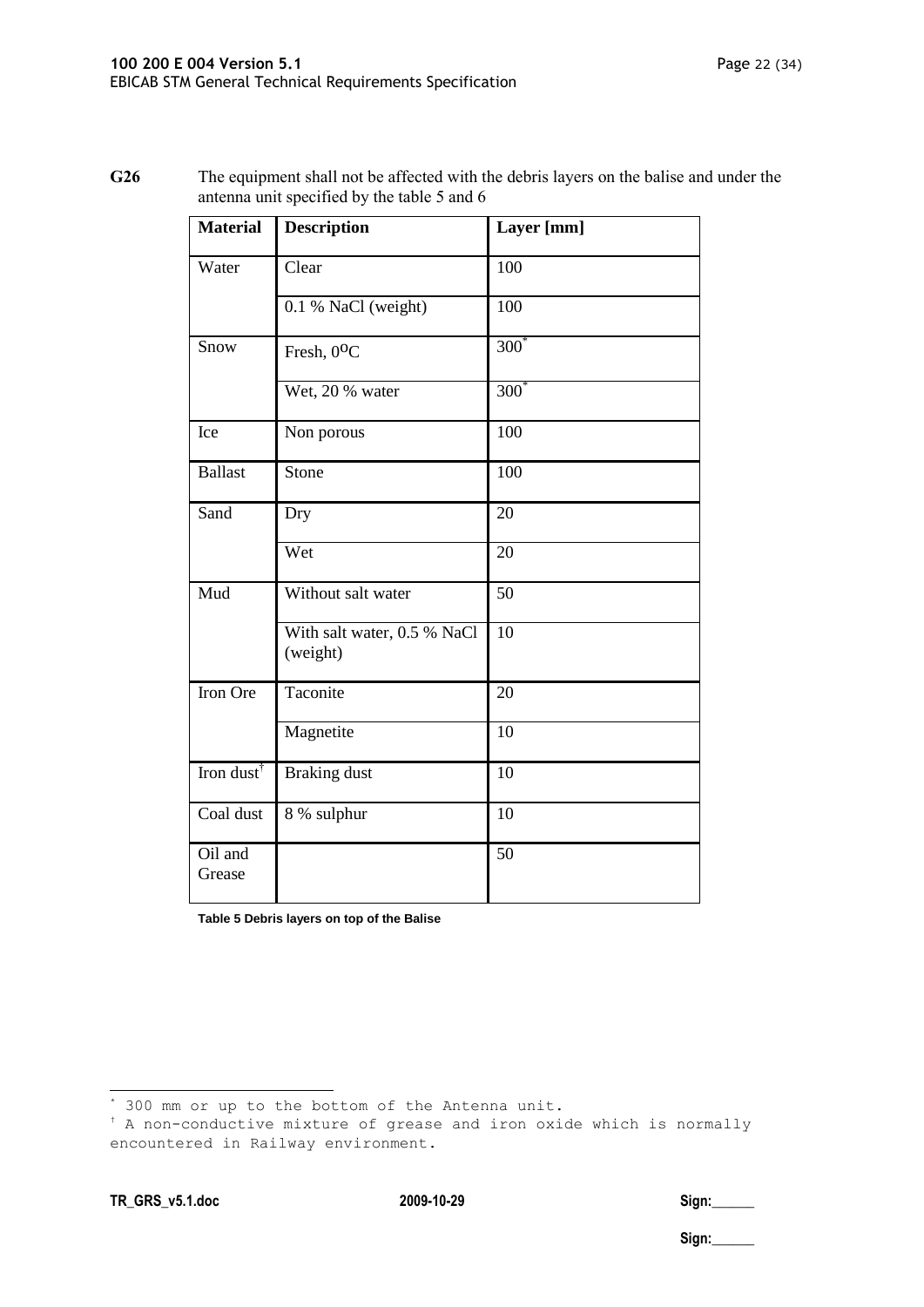| <b>Material</b> | <b>Description</b>                      | Layer [mm]               |                |
|-----------------|-----------------------------------------|--------------------------|----------------|
|                 |                                         | <b>Minimum</b>           | <b>Maximum</b> |
| Snow            | Fresh, $0^{\circ}C$                     | 20                       | top of Balise  |
|                 | Wet, 20 % water                         | 10                       | top of Balise  |
| Ice             |                                         | 10                       | top of Balise  |
| Mud             | Without salt water                      | 10                       | 50             |
|                 | With salt water, 0.5 %<br>NaCl (weight) | $\overline{\phantom{0}}$ | 50             |
| Iron Ore        | Taconite                                |                          | 5              |
|                 | Magnetite                               |                          | 5              |
| Iron dust       | <b>Braking dust</b>                     | $\overline{2}$           | 5              |
| Coal dust       | 8 % sulphur                             |                          | 5              |
| Oil and Grease  |                                         | $\overline{2}$           | 20             |

**Table 6 Debris under the Antenna unit (for Balise)**

**G27** The manufacturer shall state the performance of the Antenna unit and the maximum allowed debris layers for this antenna.

#### **3.1.7.1 Mechanical**

Mechanical stress requirements are specified in this chapter.

- **G28** Track ballast can cause serious damage to outdoor equipment attached to the train. The design shall take into account the effect of ballast and stones up to a diameter of 15mm.
- **G29** Trainborne equipment and its mountings shall be capable of withstanding without deterioration or malfunction all mechanical stresses that occur in service.

#### **3.1.7.2 Vibrations**

**G30** The equipment and its mountings shall be designed to withstand the continuous sinusoidal vibration stresses, in all the three major axis as specified in table 7.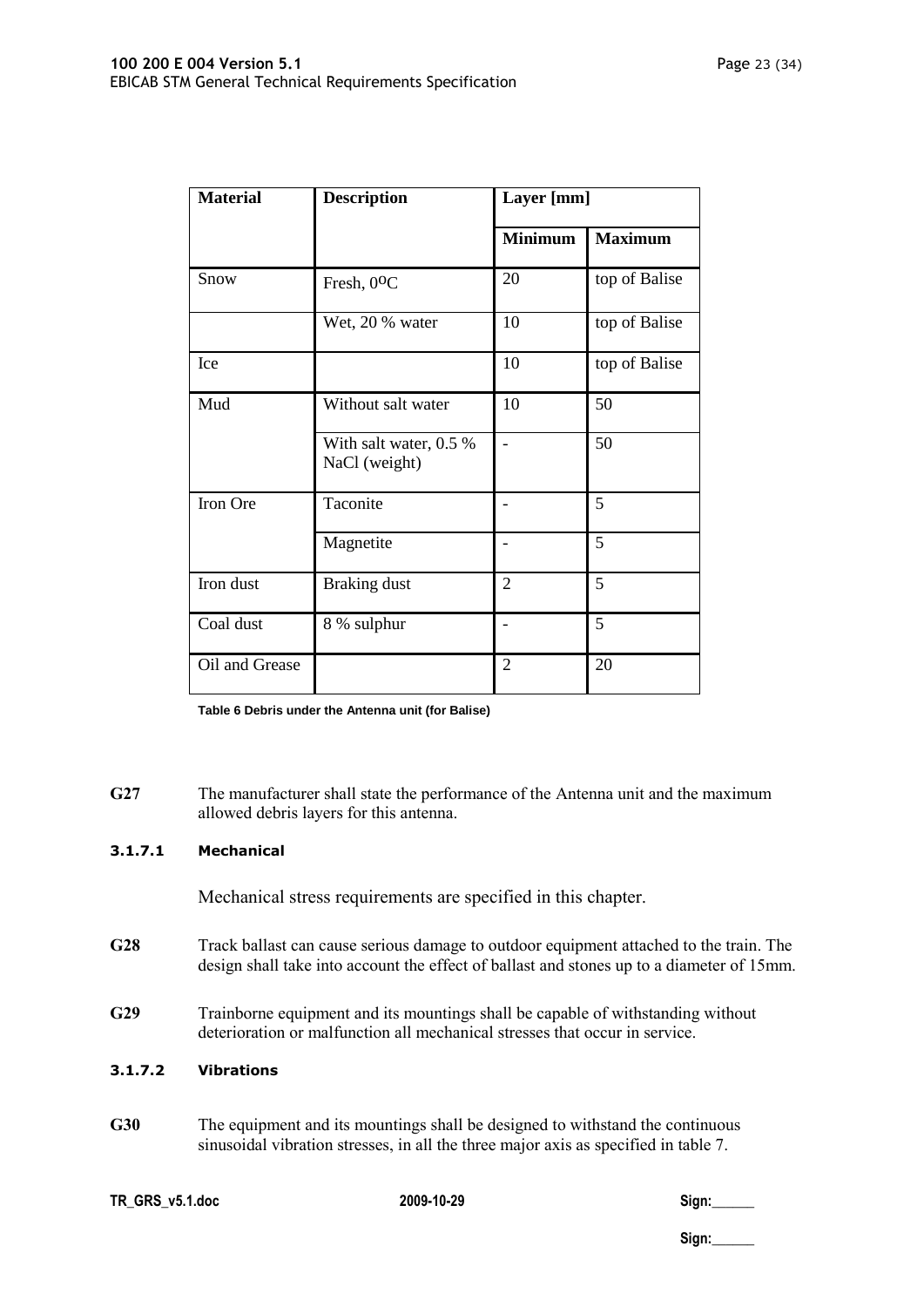| <b>Installation</b><br>location | Mass of<br>equip-<br>ment [kg] | Frequen-<br>cy range<br>[Hz] | Cross-<br>over<br>frequen-<br>cy [Hz] | <b>Displacemen</b><br>t amplitude<br><b>below</b><br>crossover<br>frequency<br>$\lceil$ mm $\rceil$ | <b>Acceleration</b><br>amplitude<br>above<br>crossover<br>frequency<br>$\mathrm{[m/s}^2]$ |
|---------------------------------|--------------------------------|------------------------------|---------------------------------------|-----------------------------------------------------------------------------------------------------|-------------------------------------------------------------------------------------------|
| Underframe/                     | > 2000                         | $1 - 35$                     | 8.2                                   | 0.75                                                                                                | $\overline{2}$                                                                            |
| body/roof -<br>Directly         | < 2000                         | $5 - 100$                    | 7.1                                   | 1.5                                                                                                 | 3                                                                                         |
| mounted<br>equipment            |                                |                              |                                       |                                                                                                     |                                                                                           |
| Underframe/                     | >30                            |                              | 8.2                                   | 1.5                                                                                                 | 4                                                                                         |
| body/roof -<br>Equipment in     | $3 - 30$                       | $5 - 150$                    | 8.4                                   | 2.5                                                                                                 | $\overline{7}$                                                                            |
| frames and                      | $0.3 - 3$                      |                              | 8.7                                   | 5                                                                                                   | 15                                                                                        |
| boxes                           | < 0.3                          |                              | 22.5                                  | 1.5                                                                                                 | 30                                                                                        |
| Bogie                           | No limit                       | $5 - 100^*$                  | $8.3*$                                | $7.5^*$                                                                                             | $20^*$                                                                                    |
| On the wheel<br>set             | No limit                       | $5 - 100$                    | 20.5                                  | 12                                                                                                  | 200                                                                                       |

**Table 7 Mechanical vibrations for trainborne equipment**

#### **3.1.7.3 Shock**

**G31** The equipment and mountings shall be designed to withstand the shock stresses specified in table 8.

| <b>Installation location</b>                               | Peak value of amplitude / half sine duration <sup>†</sup> |                   |               |
|------------------------------------------------------------|-----------------------------------------------------------|-------------------|---------------|
|                                                            | <b>Vertical</b>                                           | <b>Transverse</b> | Longitudinal  |
| Underframe/body/roof<br>- Directly mounted<br>equipment    | $3g/30$ ms                                                | $3g/30$ ms        | $3g / 100$ ms |
| Underframe/body/roof<br>- Equipment in frames<br>and boxes | $3g/30$ ms                                                | $3g/30$ ms        | $5g/30$ ms    |
| Bogie                                                      | $30g/18$ ms                                               | $30g/18$ ms       | $30g/18$ ms   |
| Wheel set                                                  | $100g/6$ ms                                               | $100g/6$ ms       | $100g/6$ ms   |

\* For frequencies above 22 Hz use the following values:

22 - 32 Hz displacement amplitude 1 mm

† Half sine form in accordance with IEC 68.2.27 Test Ea

l

<sup>32 - 100</sup> Hz acceleration amplitude 40  $m/s^2$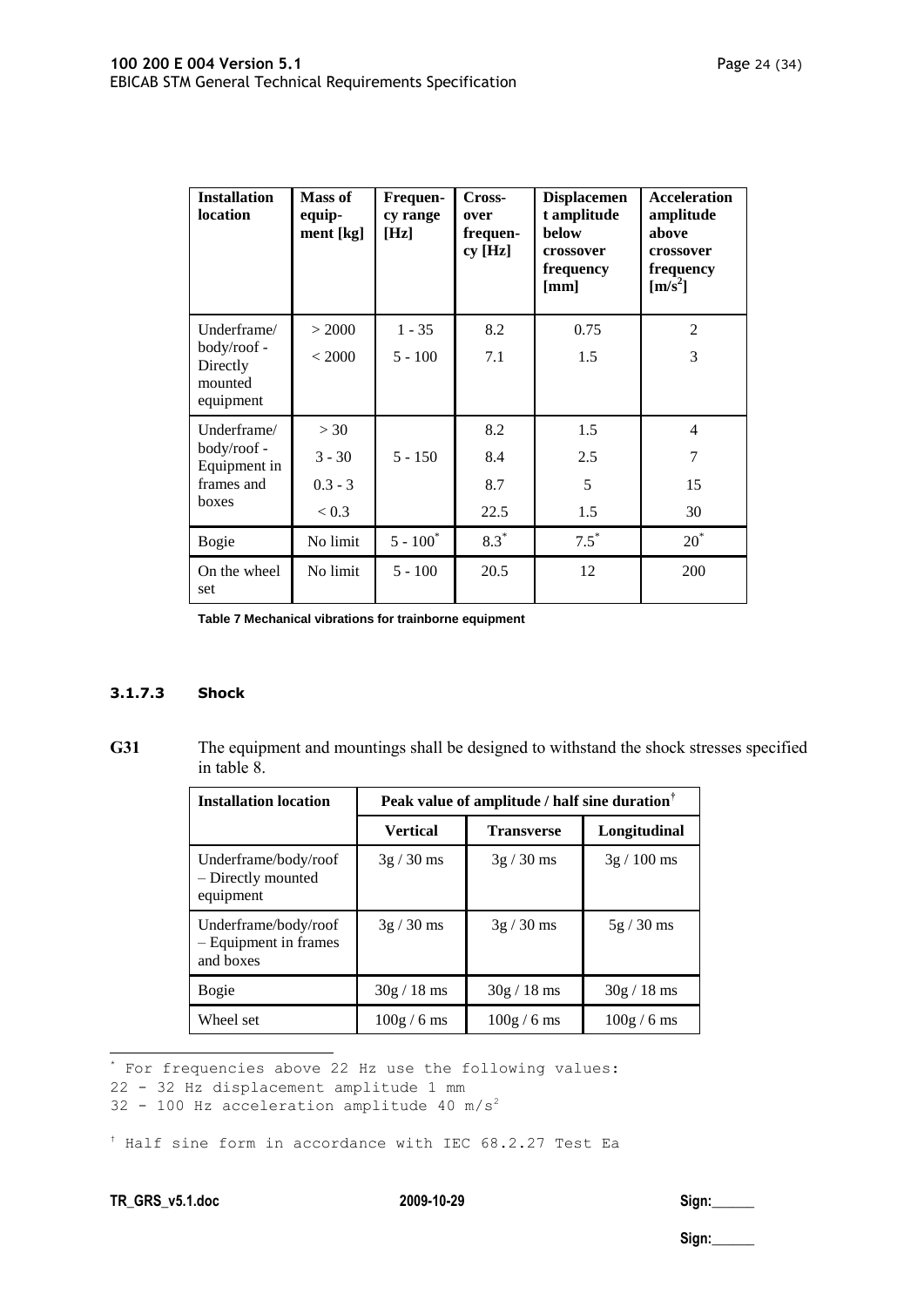#### **Table 8 Mechanical shocks for trainborne equipment**

#### **3.1.7.4 Other acceleration forces**

- **G32** Trainborne equipment and mountings shall also be capable of functioning when subjected to tilting and centrifugal acceleration forces. The equivalent maximum values of transverse acceleration applied to the body of the vehicle shall be taken as  $4 \text{ m/s}^2$  (less than 50 ms duration) or 2 m/s<sup>2</sup> when the duration exceeds 50 ms.
- **G33** During traction and braking operations, trainborne equipment shall be capable of functioning when subjected to longitudinal acceleration forces of  $7 \text{ m/s}^2$  with a duration higher than 50 ms.

#### **3.1.8 Electromagnetic compatibility**

Electromagnetic compatibility requirements are specified in this chapter.

Operational requirements for trainborne requirements are specified in the CENELEC standard EN 50121. Railway applications - Electromagnetic compatibility: Rolling stock - Apparatus.

- **G34** With regard to immunity from electromagnetic disturbance of components, the limiting specified in EN 50121-3-2 shall apply.
- **G35** The defined limits for electromagnetic compatibility are valid for all equipment, installations, sub-systems and systems. Furthermore, it shall be ensured that the equipment functions correctly when disturbance currents are caused by traction units, either in normal operation or in the event of a failure. Immunity for electromagnet disturbance shall be according to what is specified by EN 50 121.

#### **3.2 Environmental Requirements for Storage**

- **G36** The environment that the STM equipment is stored within shall fulfil storage requirements specified below.
- **G37** Full functionality is not required during storage, but the equipment shall not be damaged temporarily or permanently if the specified conditions below are kept within.
- **G38** If STM is exposed to environmental conditions outside specified requirements malfunctions that may occur shall not affect the overall safety of the STM.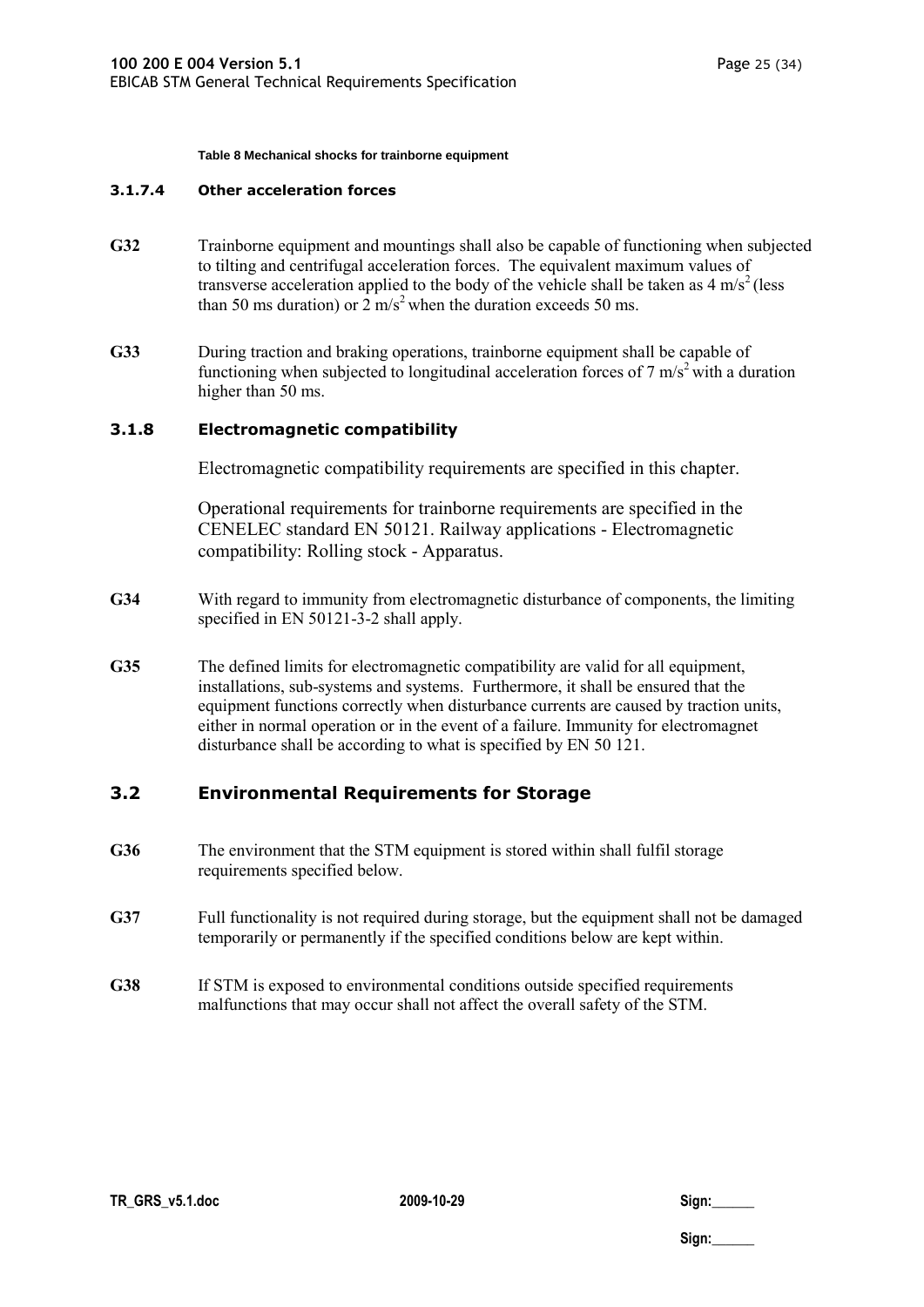#### **G39** Temperature requirements that shall be fulfilled by the STM are specified in the table 9.

| <b>LOCATION</b> | <b>Ambient temperature</b> |
|-----------------|----------------------------|
| <b>Outdoor</b>  | $-40$ to $+85$             |
| Indoor          | $-40$ to $+85$             |

**Table 9 Temperatures**

**3.2.1 Ambient temperature** 

**G40** For all other environmental requirements the specified operational environmental requirements listed in the above chapters shall apply.

### **3.3 CE certificate**

**G41** The STM and the antenna shall be CE marked.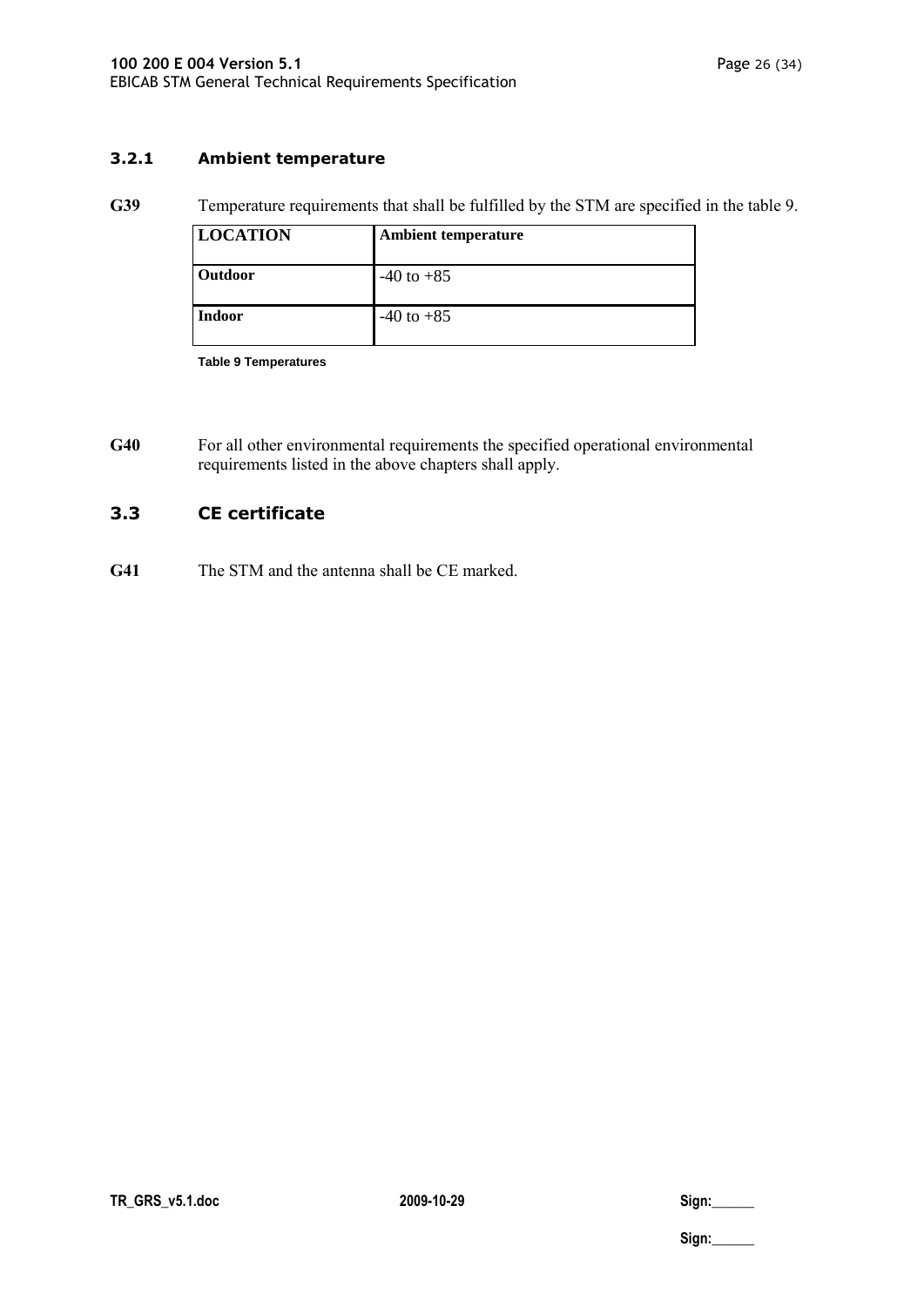(blank)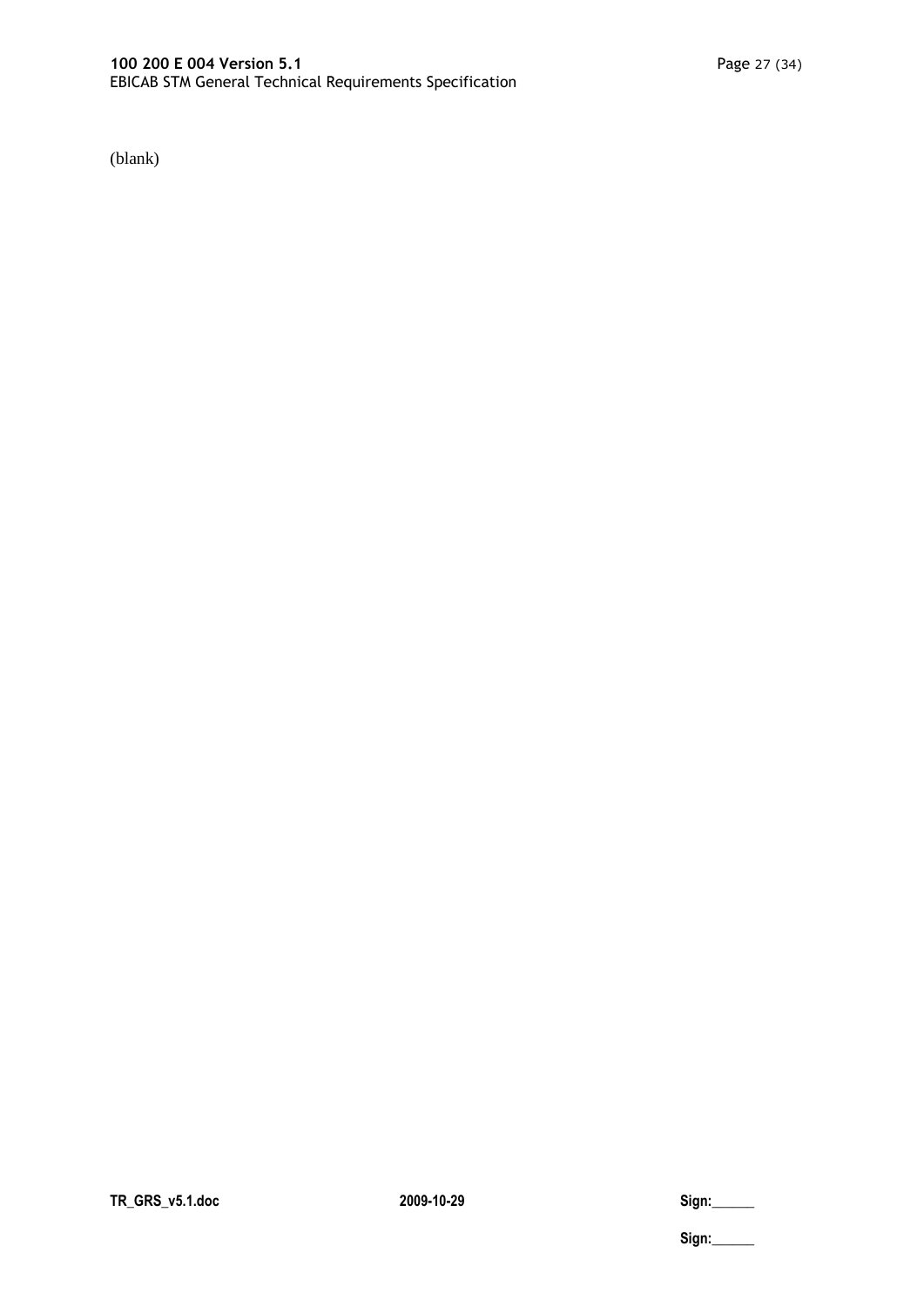## **4 COMPATIBILITY**

- **G42** The STM shall be fully compatible with all currently existing ATC trackside equipment in Norway and Sweden. This includes all approved balise types and any combination of balises from existing suppliers, e.g. parallel EBICAB700, serial EBICAB700 and Ansaldo mini-balise.
- **G43** Compatibility shall be verified by testing, for all existing balise types within the trackside network of JBV and BV. Verification shall be made against a sufficient number of balises of each type.

## **5 MODULARITY**

- **G44** Reserve
- **A45** It shall be possible to install the STM (the logic unit) without the antenna. Information from the balises shall then be available through interface K utilising a combined ATC/ETCS antenna.
- **A46** The installation of STM without a dedicated separate STM antenna shall comply with all technical requirements in the Basis for Tender i.e. this type of installation shall have no influence on functionality, performance, safety etc. compared to an installation with a special STM antenna.
- **G47** The STM shall have at least 20% of spare capacity regarding memory size and CPU power in order to make future updates and/or upgrades feasible.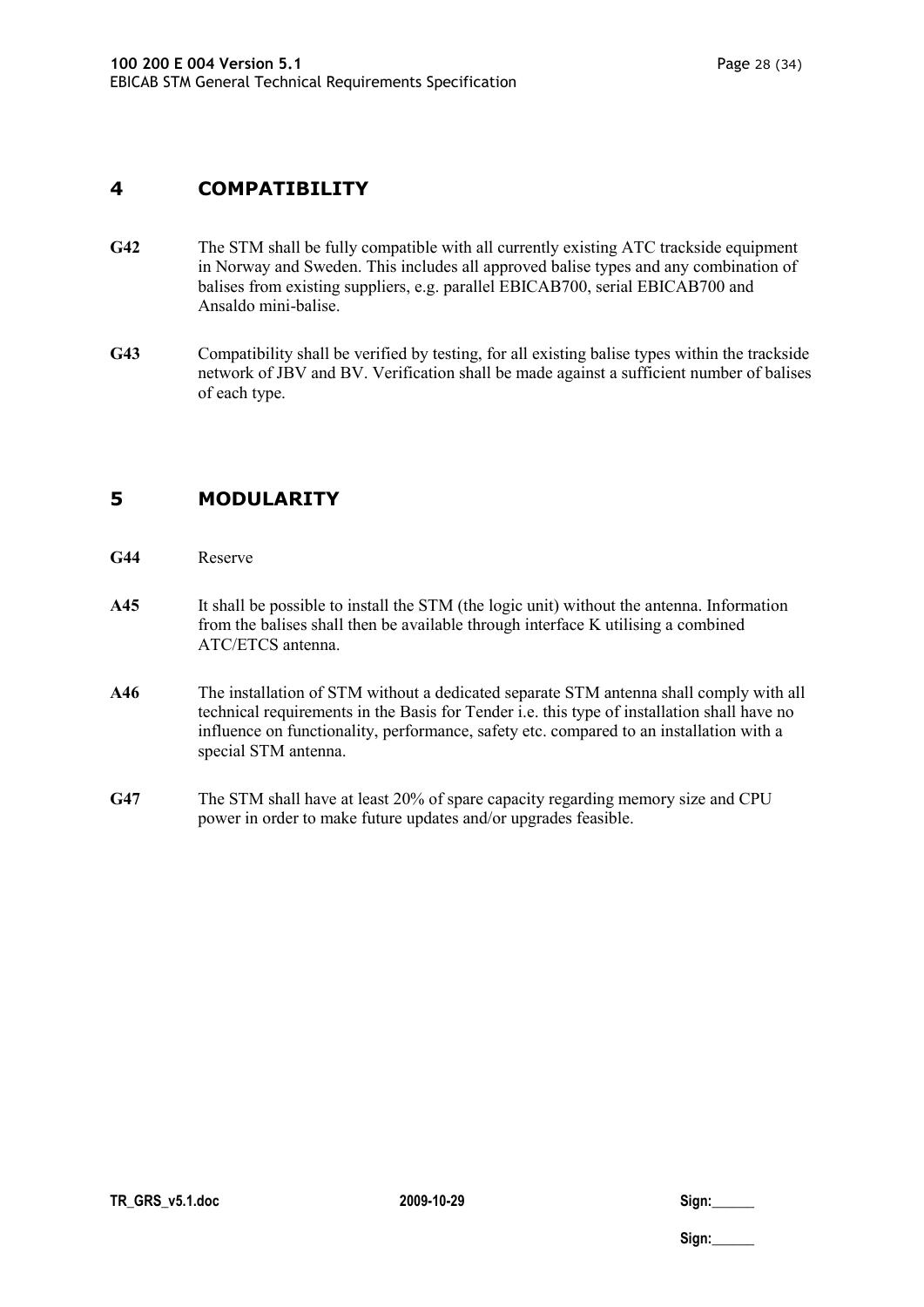(blank)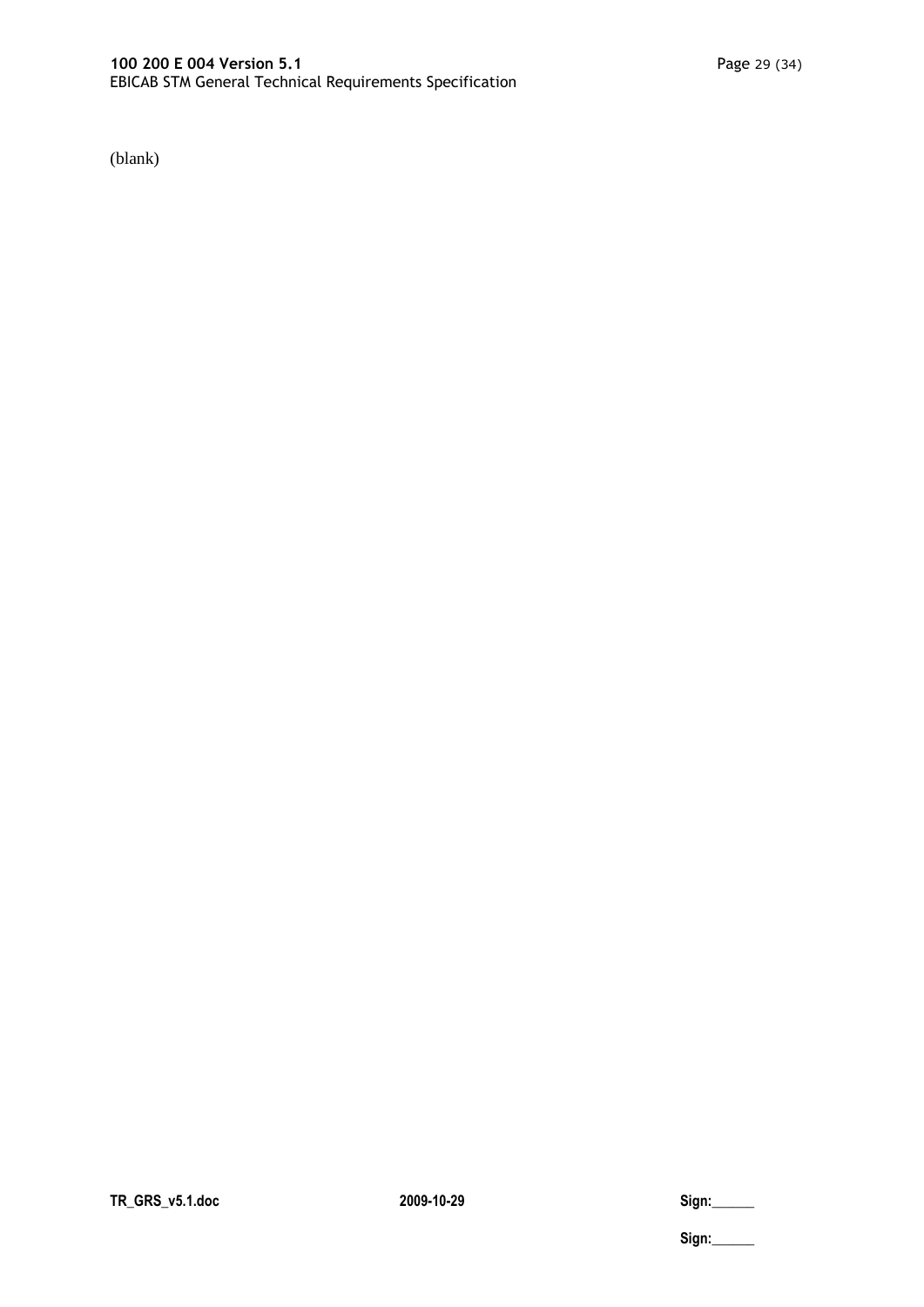## **6 RECORDER/DIAGNOSTIC TOOL**

- **A48** It shall be possible to connect, temporarily or permanently, a Recorder and/or a Diagnostic tool to the STM.
- **A49** The Recorder analysing tool and the Diagnostic tool shall consist of software applications running on a standard PC with a Windows based operating system, including Windows NT and Windows XP.

#### **6.1 Recorder**

The recorder function is divided into two parts namely recording of essential STM data in real-time and analysis of recorded data. The recording of data can be done internally in the STM or externally using a specially designed recorder unit. The recorded data will then afterwards be analysed using a Recorder analysing tool.

- **A50** The recorder shall be used for recording events concerning the STM and its functionality.
- **A51** Recorded data shall be saved for at least 48 hours or more.
- **A52** All input data to the STM and all output data from the STM, including balise information marked with time and position, shall be recorded by the STM recorder.
- **A53** It shall be possible to select, analyse, display and print out the recorder information, in on-line (real time) or off-line mode, supported by an external PC with a software application. The recorded data may either be stored as "raw data" or as completely formatted data, ready for output to a screen or a printer.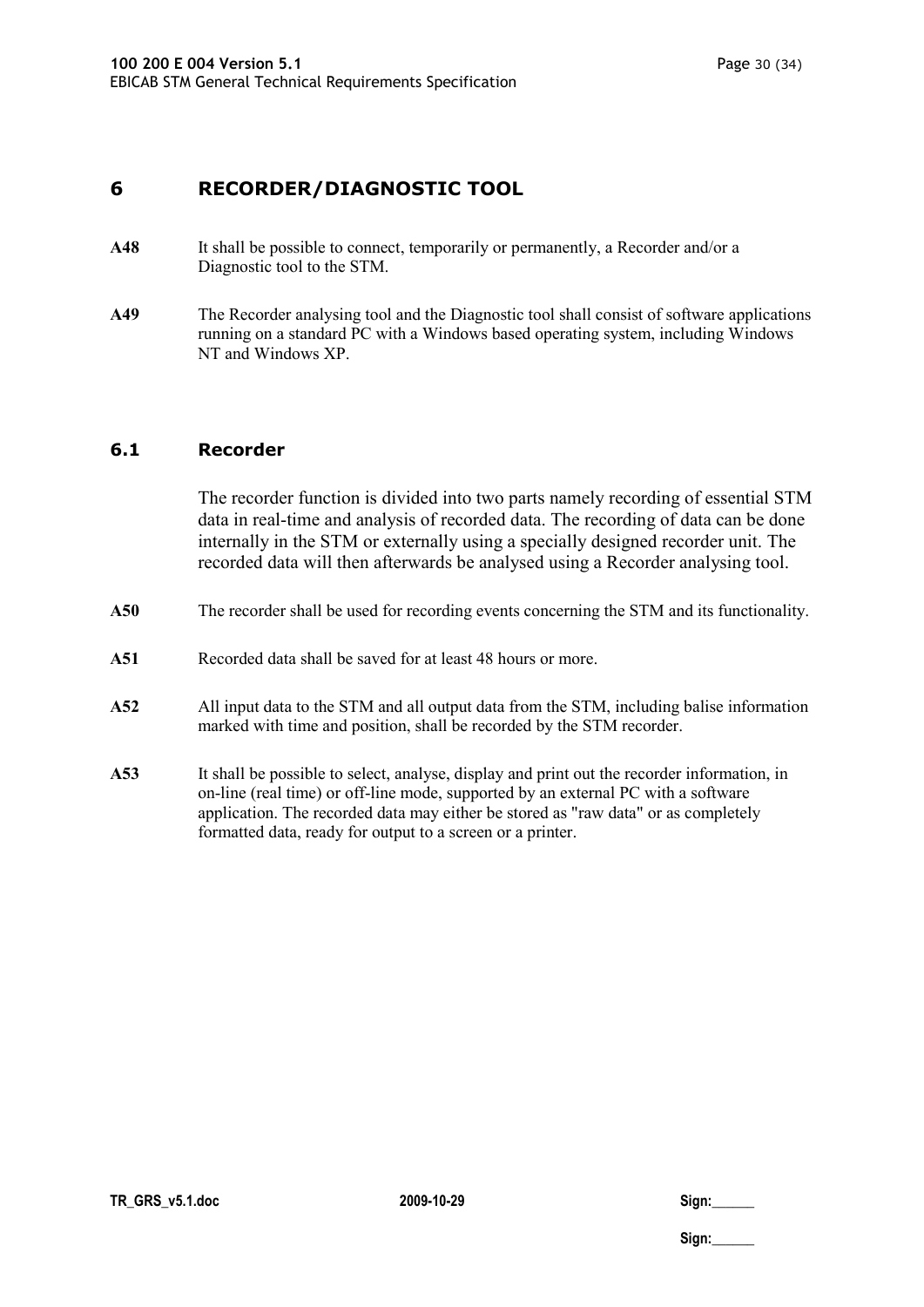**A54** The following internal information shall be recorded, as a minimum, at the occasions specified:

| <b>Information</b>                                               | Recorded:                                          |
|------------------------------------------------------------------|----------------------------------------------------|
| STM identity and program version(s)                              | At start of mission                                |
| STM and recorder status                                          | At every change / error                            |
| Internal time (in the recorder unit, $\leq 0.5$ s<br>resolution) | At every time any other information is<br>recorded |
| Internal lamps used by the STM                                   | At every change                                    |
| Entered vehicle specific STM train data                          | When entered                                       |
| STM condition                                                    | STM state + area                                   |
| Service program indications (optional)                           | At every change                                    |

**A55** Unchanged data shall be stored at regular intervals, even if no change has occurred. This is to enable readout of data from the beginning of memory, even if the originally stored data (e.g. program identity from start-up, or train data) has been overwritten. This repetition shall occur at least every 15 minutes.

## **6.2 Diagnostic tool**

#### **6.2.1 General**

**A56** Externally controlled service functions shall be performed during normal STM operation in co-operation with a special Diagnostic tool that can be connected to the STM. The results shall be shown on the screen of the tool (except for tests performed by the STM, as possible braking or display tests).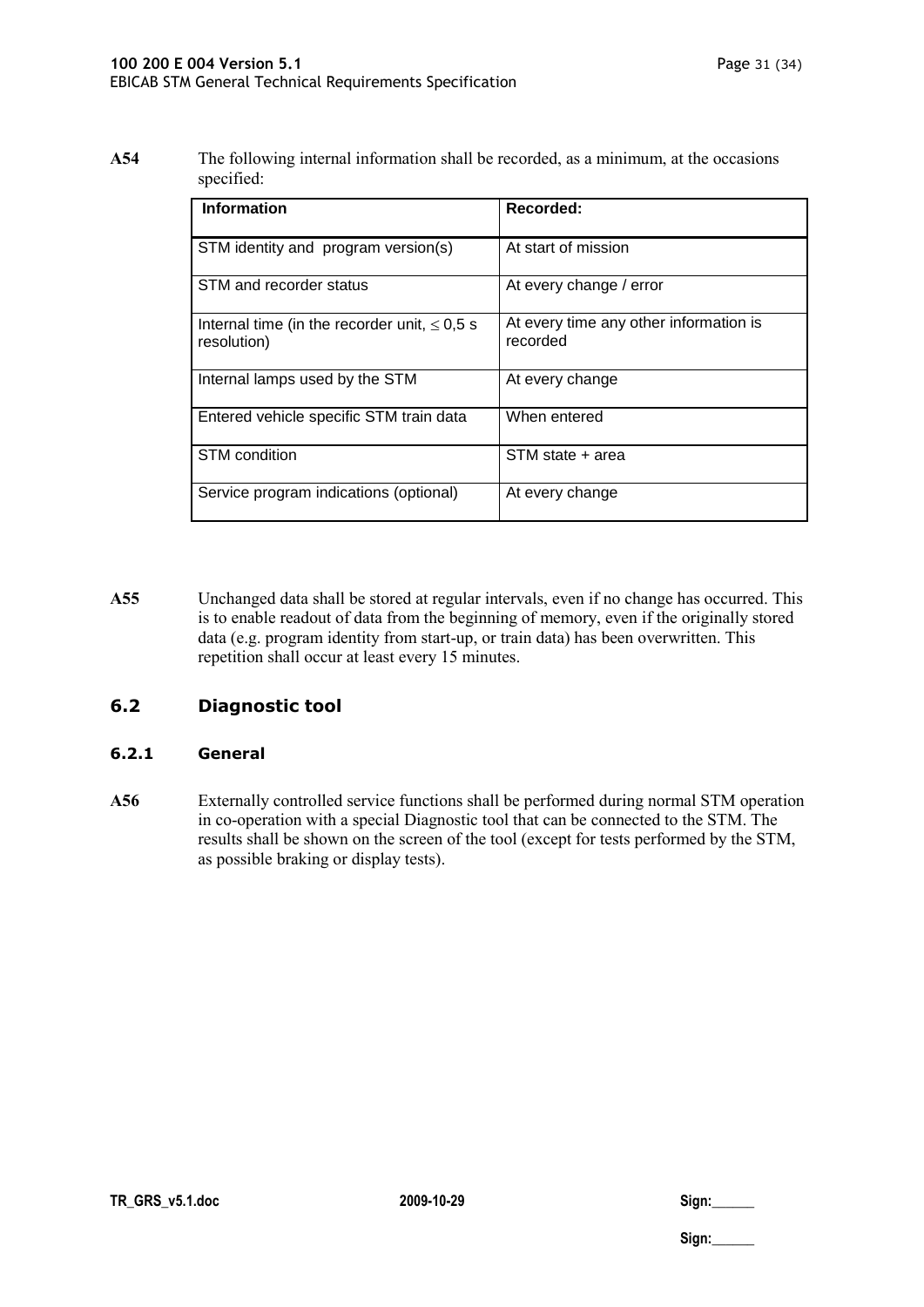#### **6.2.2 List of functions and data**

**A57** The following data or commands, where as a minimum the mandatory, shall be output by the STM to the Diagnostic tool. The data shall be updated at least once per second.

| Manda-<br>tory | Service display or<br>function | <b>Comment</b>                                                                   |
|----------------|--------------------------------|----------------------------------------------------------------------------------|
| X              | Train speed                    | (km/h)                                                                           |
| X              | Passed balise groups           | At least the two latest                                                          |
| X              | System data                    | STM identity and program version                                                 |
|                | Train data                     | Train data, National values                                                      |
|                | Odometer                       | Nom/min/max $(m)$                                                                |
|                | ETCS/STM condition             | ETCS mode, STM state, STM area                                                   |
|                | Error information              | Error messages                                                                   |
|                | Memory contents                | Display contents of memory location or I/O port<br>according to selected address |
|                | Optional functions             | Determined by supplier                                                           |

#### 6.3 Recording to the JRU

The purpose of this recording is to facilitate investigations of hazardous railway events.

G57A.50n Recording shall be performed to the juridical recording unit of the ETCS, the JRU.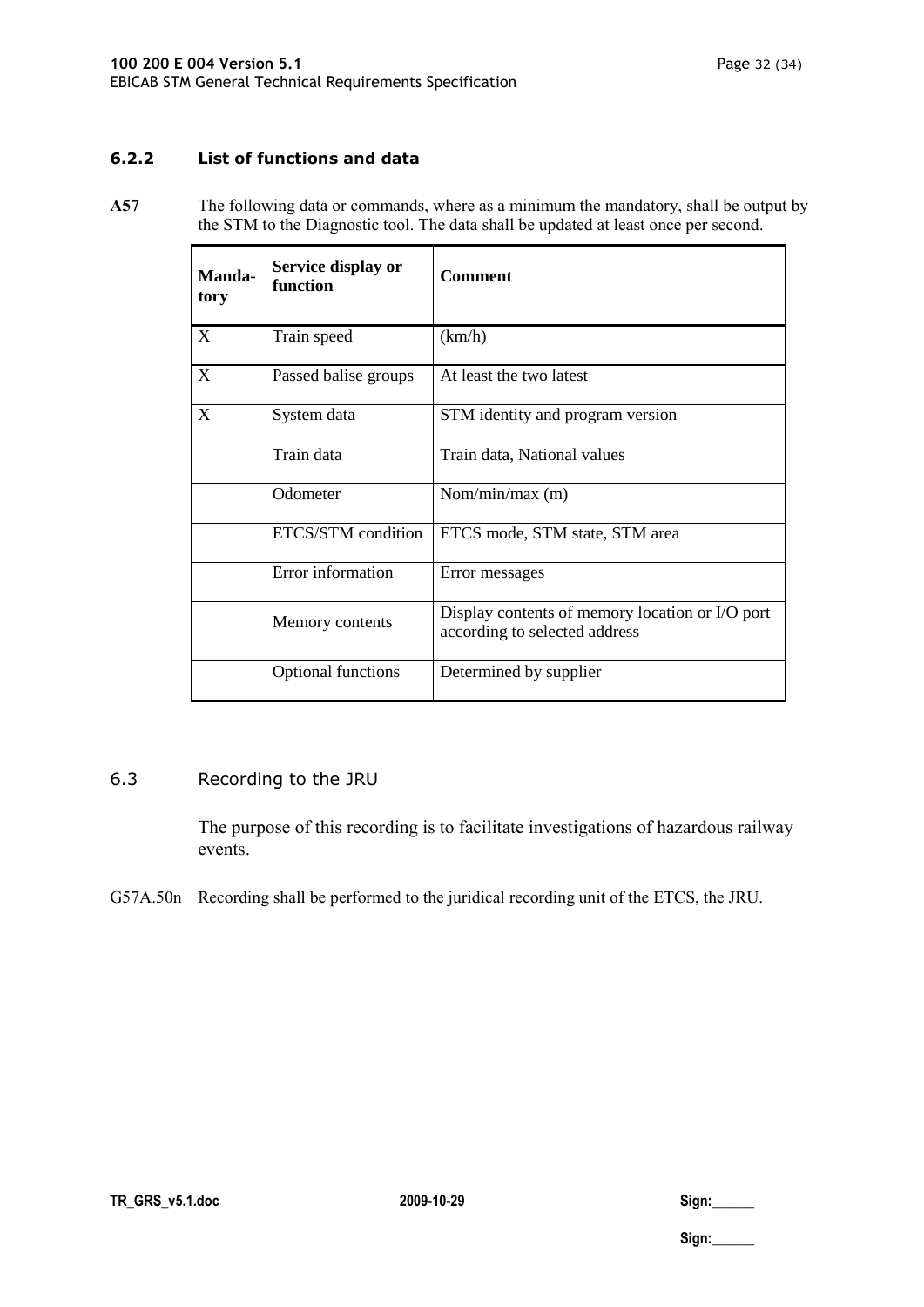|              | <b>RECORDED STM DATA</b>     | OCCASION <sup>1)2)3)</sup>                           |
|--------------|------------------------------|------------------------------------------------------|
| a)           | STM packets in general       | Sent or Received <sup>4) 5) 6)</sup>                 |
| b)           | Brake pressure               | Pressure change $\geq 10$ kPa                        |
| $\circ$ )    | STM odometer information     | Speed change $> 2$ km/h<br>Position change $> 100$ m |
| d)           | <b>Balise</b> information    | Received                                             |
| e)           | Balise error code F1, F2, F3 | Balise error                                         |
| f)           | <b>STM</b> state             | Every change                                         |
| g)           | Shunting state               | Every change                                         |
| h)           | STM area                     | Every change                                         |
| $\mathbf{i}$ | Travel direction $(F/R)$     | Every change                                         |
| $\mathbf{i}$ | Max speed                    | Every change                                         |
| $\mathbf{k}$ | STM emergency brake status   | Every change                                         |
| $\mathbf{I}$ | STM system failure           | Every change                                         |
| m)           | STM configuration [Table CP] | Start of mission                                     |
| n)           | STM identity & SW version    | Start of mission                                     |

G57B.50n The following STM related information shall be recorded as a minimum, at the occasions specified:

**Table 10. Recording to the JRU**

Table explanations

- 1) General rule: recorded data shall be marked with time and position.
- 2) General exception: not needed to be recorded, if already recorded by the ETCS.
- 3) General exception for rows b)-n): not needed to be recorded, if recorded at the same occasions according to row a).
- 4) Exceptions permitted according to the table rows b)-n), if applicable.
- 5) Filtering is allowed at large amounts of data (omit repetitions and small changes).
- 6) For the PERMITTED SPEED BAR: Changes  $> 2$  km/h.